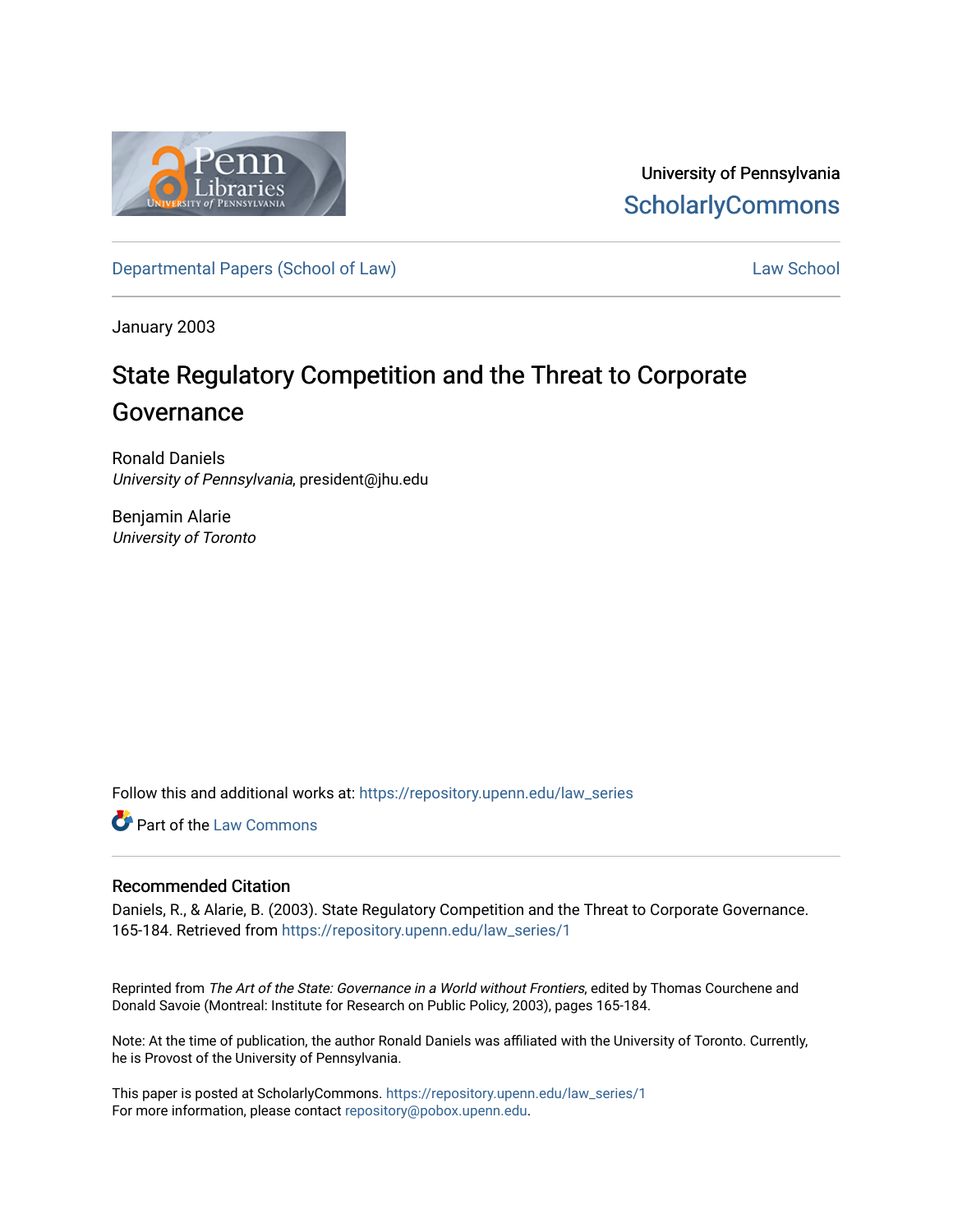## State Regulatory Competition and the Threat to Corporate Governance

## Abstract

The subject of this paper is the impact of the new globalized order on the integrity of corporate governance. Corporate governance is the system of laws, markets and institutions that seeks to control and discipline corporate activity in the service of the public interest. Over the last several years, many critics have bemoaned the growing integration of various economic markets across national boundaries because it is seen to lessen the capacity of states to regulate corporate behaviour. Essentially, the claim is that in a setting of reduced barriers to factor and product mobility, corporations are rendered much more effective in their capacity to extract regulatory concessions from host governments, and these concessions have the effect of lowering social welfare. The argument is that in a setting of high international corporate mobility, footloose corporations will relocate their operations to whichever jurisdiction offers the most congenial (meaning least stringent) regulation.

In the face of certain corporate migration in response to more stringent regulation, states will have no choice but to refrain from adopting socially optimal regulation. This is because states fear the loss of benefits associated with corporate activity: namely, employment, investment and tax revenue. The effect is an international "race to the bottom" in which states are rendered helpless in countering the effect of heightened corporate mobility.

## **Disciplines**

Law

## **Comments**

Reprinted from The Art of the State: Governance in a World without Frontiers, edited by Thomas Courchene and Donald Savoie (Montreal: Institute for Research on Public Policy, 2003), pages 165-184.

Note: At the time of publication, the author Ronald Daniels was affiliated with the University of Toronto. Currently, he is Provost of the University of Pennsylvania.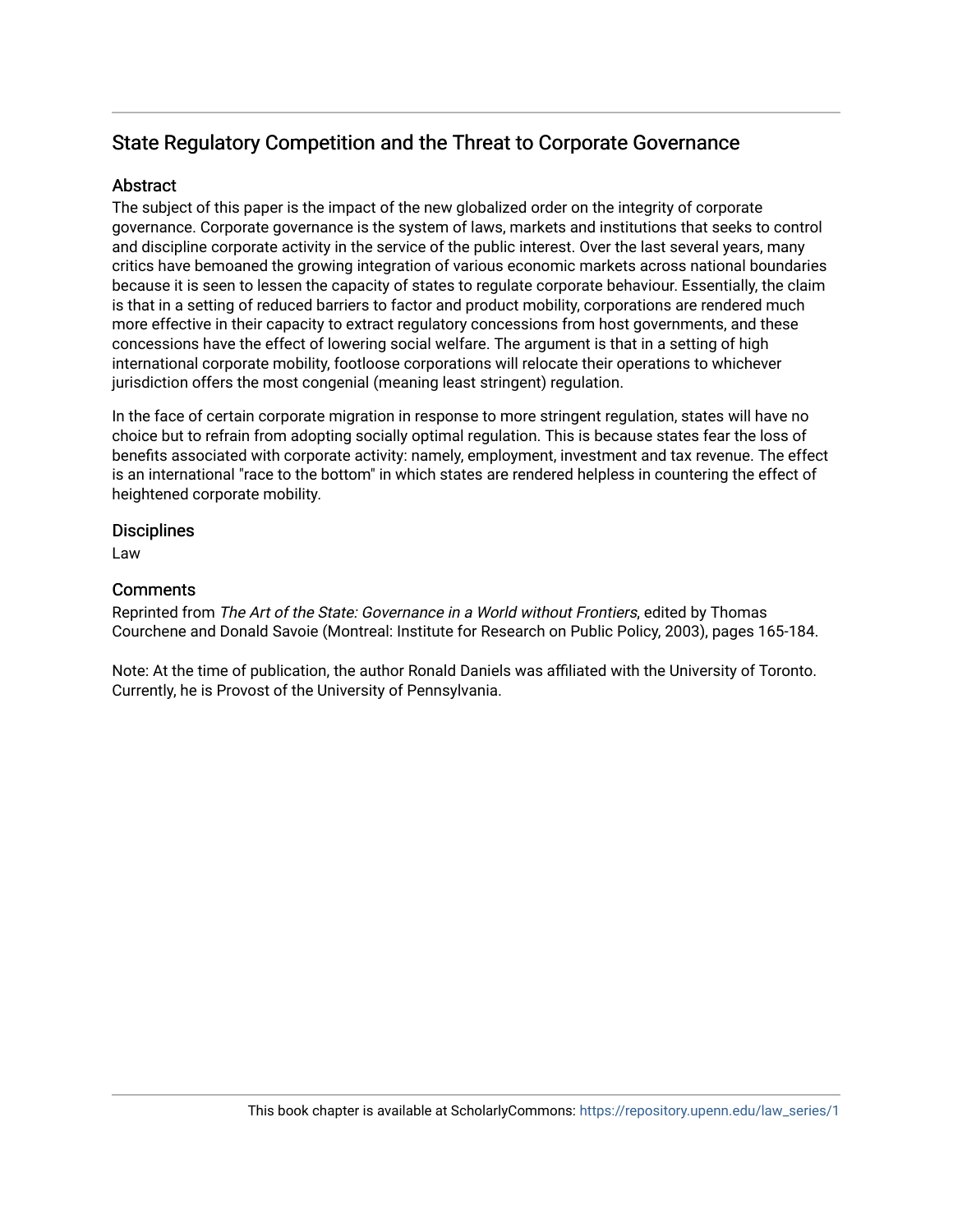**State Regulatory Competition and the Threat to Corporate Governance**

#### **Introduction**

THE SUBJECT OF THIS PAPER IS THE IMPACT OF THE NEW GLOBALIZED ORDER ON THE integrity of corporate governance. Corporate governance is the system of laws, markets and institutions that seeks to control and discipline corporate activity in the service of the public interest. Over the last several years, many critics have bemoaned the growing integration of various economic markets across national boundaries because it is seen to lessen the capacity of states to regulate corporate behaviour. Essentially, the claim is that in a setting of reduced barriers to factor and product mobility, corporations are rendered much more effective in their capacity to extract regulatory concessions from host governments, and these concessions have the effect of lowering social welfare. The argument is that in a setting of high international corporate mobility, footloose corporations will relocate their operations to whichever jurisdiction offers the most congenial (meaning least stringent) regulation.

In the face of certain corporate migration in response to more stringent regulation, states will have no choice but to refrain from adopting socially optimal regulation. This is because states fear the loss of benefits associated with corporate activity: namely, employment, investment and tax revenue. The effect is an international "race to the bottom" in which states are rendered helpless in countering the effect of heightened corporate mobility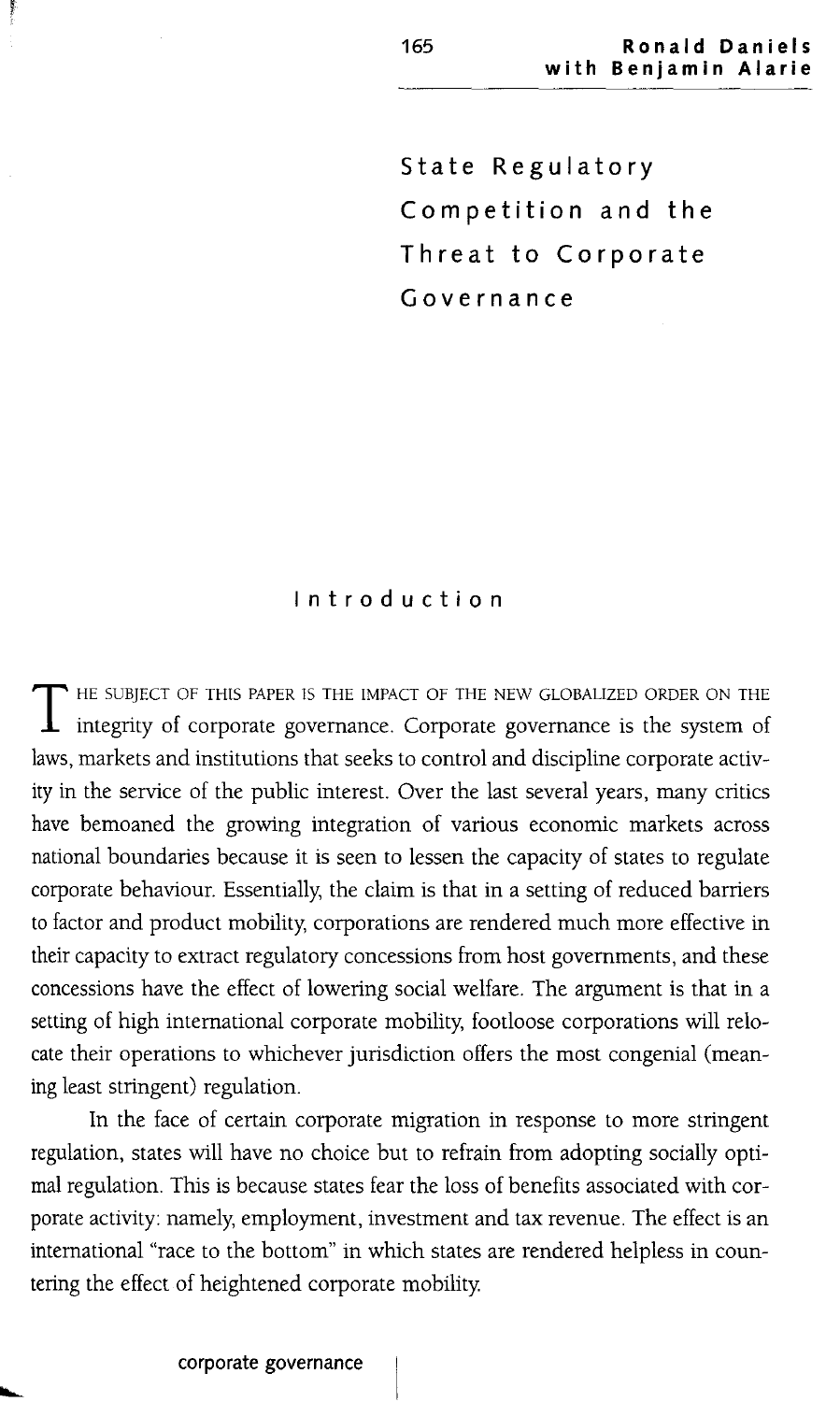Equally clear is the obvious prescription: an enhanced role for multinational or supranational state regulators in constraining the scope for welfarereducing regulatory arbitrage. This is necessary to counter the efforts of corporate migration, and to ensure the integrity of the corporate regulatory regime.

Despite the frequency of these claims in favour of eviscerated state capacity to regulate corporate behaviour, we are sceptical of the case in favour of wholesale adoption of new supranational institutions or multilateral agreements that seek to ensure corporate fidelity to the public interest. We do not argue that there is no prospect for welfare-reducing state competition emanating from increased economic integration nor that initiatives designed to control destructive state competition in the regulation of corporate behaviour are perverse. Rather, we seek to develop a more nuanced analysis of corporate mobility in an increasingly globalized world that recognizes the benefits of state competition in certain circumstances, as well as the challenges that policy-makers face in devising principled constraints on corporate behaviour through multinational agreements.

We embark on this task in several distinct stages. First, we set out the case that has been developed against unfettered state competition in the production and enforcement of corporate regulation. Then we evaluate these concerns by considering the capacity of stakeholders to protect themselves through a variety of contractual and non-contractual mechanisms. We also assess how footloose corporations really are in changing jurisdictions in response to more lenient regulation. Against this backdrop, we discuss the scope for competitive states to ensure the production of socially valuable regulation and then identify those cases in which state competition is unlikely to produce outcomes that compromise social welfare. Here, we will identify those cases where state competition will be inimical to social welfare either because of interstate externalities or shortcomings in the political institutions of the regulating state. Having recognized that state competition in the provision of corporate regulation is not always conducive to the maximization of social welfare, we then discuss different instruments to correct this problem. Interestingly, we find that the problems that lead to a destructive race to the bottom in interstate corporate regulation are manifest in the context of efforts to develop multilateral agreements that restrict the scope for destructive competition.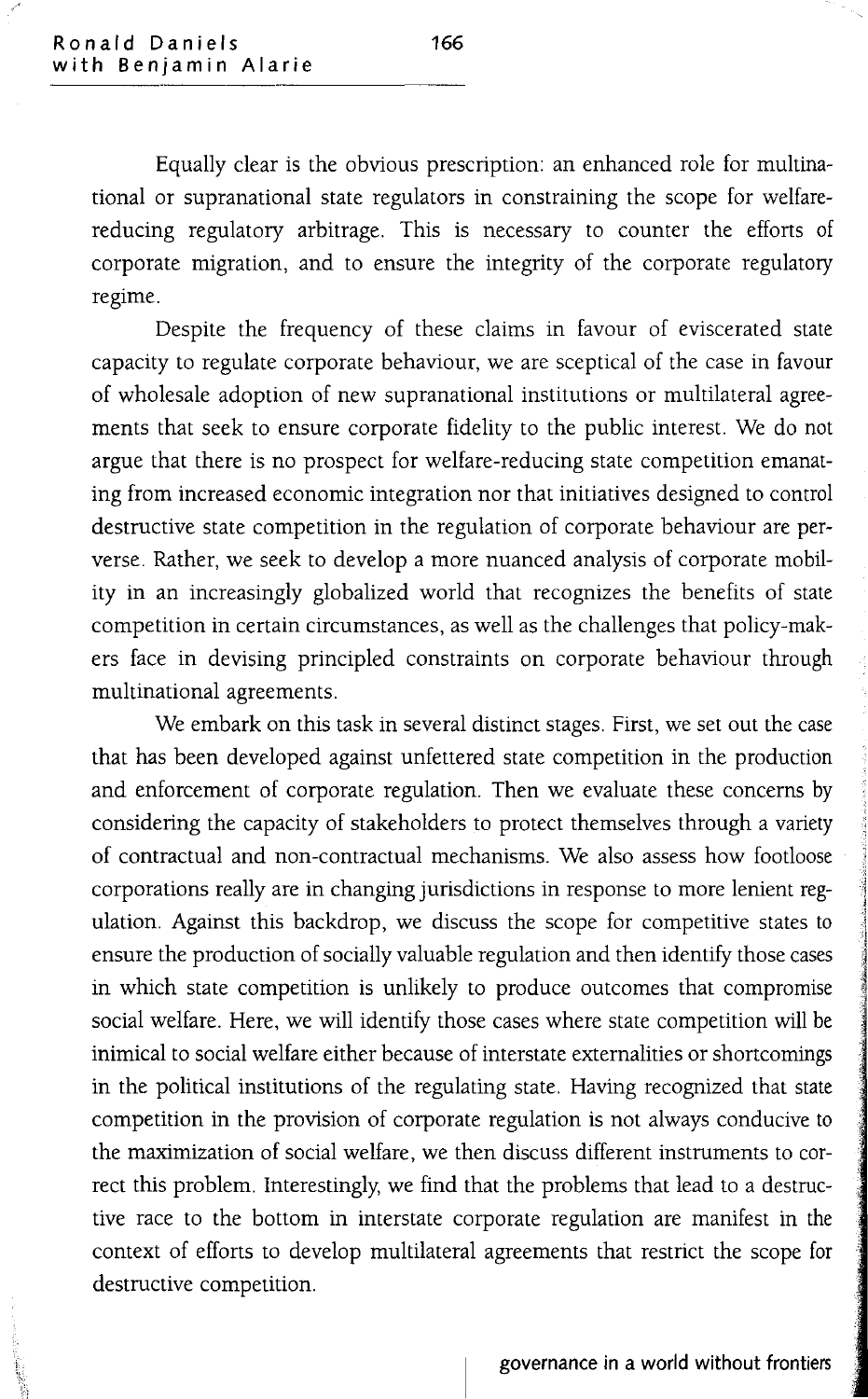The Role of State Competition in the Production of Corporate Regulation: Normative and Positive Perspectives

#### **Normative perspectives**

D OES INTENSE INTERJURISDICTIONAL COMPETITION FOR CORPORATE PATRONAGE NEC-<br>essarily mean a loss of social welfare? For many critics of globalization, the answer to this question is in the affirmative. As described earlier, interjurisdictional competition invariably forces states to adopt weak laws that secure corporate patronage (and resultant benefits), but which nevertheless impose targeted losses on sundry stakeholder groups. In the absence of the threat of credible exit, states would refrain from adopting suboptimal laws, and corporations would have no choice but to comply. The state's powers would be restored and global welfare would increase.

Nevertheless, in sharp contrast to this analysis, proponents of competitive governments have long argued for the value of state competition (typically at the subnational level because this literature was developed in the context of the theory of federalism) in promoting responsive and innovative government. This analysis recognizes that although the state has extensive and coercive powers, its accountability to the citizenry in relation to how it exercises those powers is subject to endemic accountability problems. Politicians, for instance, worry more about re-election and short-term "credit taking" than the long-term welfare of society Risk-averse bureaucrats worry more about their job security and scope of authority than the quality of policy and regulatory products for which they are responsible. Compounding problems is the fact that it is difficult for the public to ascertain individual responsibility for government decision-making.

Forcing governments to compete with one another to secure citizen patronage ensures that governments produce and enforce laws that are responsive to citizen preferences. Under the Tiebout model of competitive government (Tiebout 1956), highly mobile citizens will opt to reside in the jurisdiction offering the regulatory product that most closely satisfies their individual preferences. So long as states differentiate their regulatory programs and these programs do not entail externalities, the resulting equilibrium will be superior to that available in a setting

#### corporate governance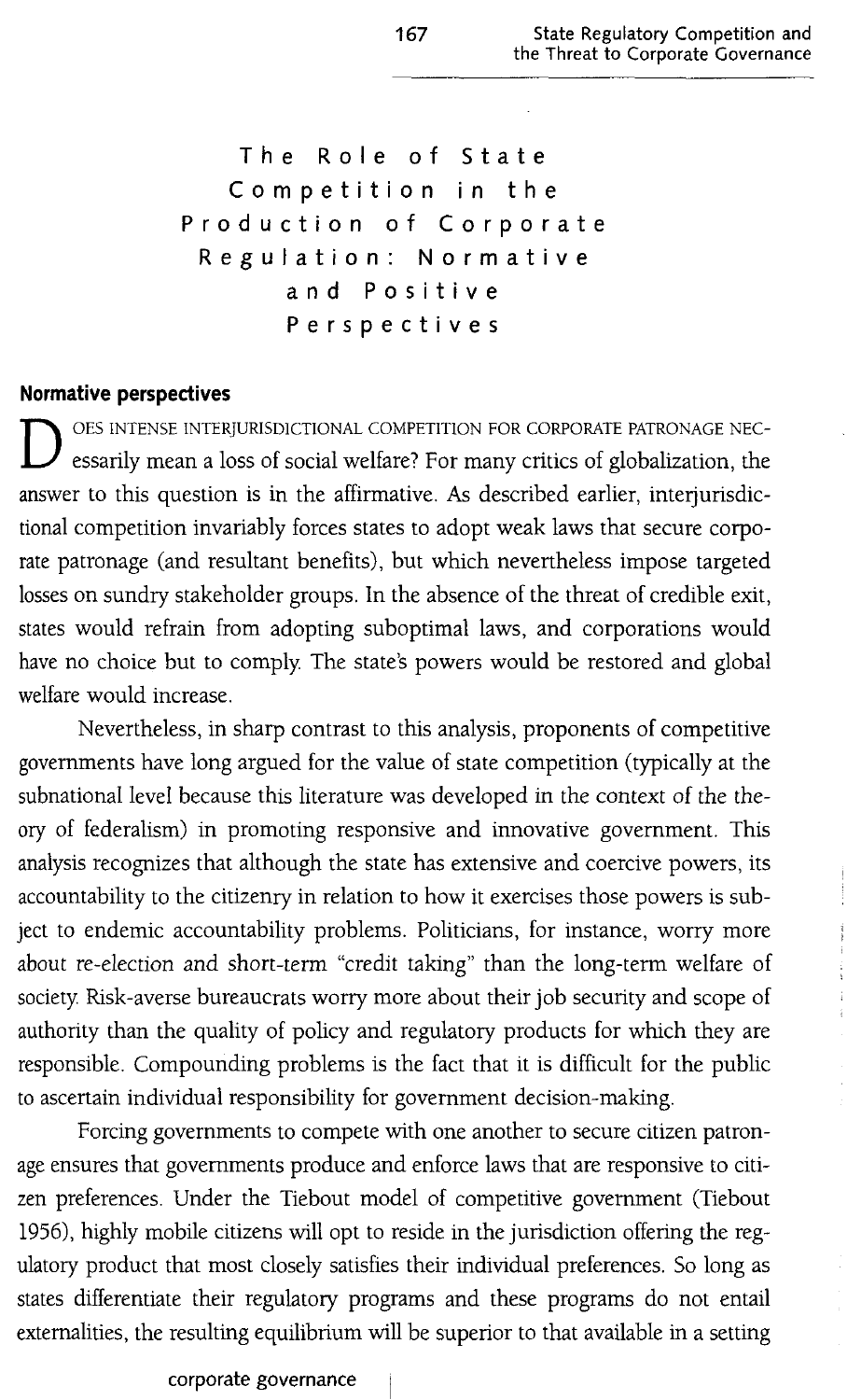of monopoly government where citizens lack credible exit options, thereby hobbling their voice.<sup>1</sup> Not only does this model promise more innovative and responsive government, but more specialized government as well. Governments, like firms in private product markets, will be forced to specialize so as to differentiate their product offerings from competitor states. In this way, all stakeholders whose interests are bound to the corporation are better served in a competitive marketplace for regulatory products than if there were only a single monopoly supplier of rules (or, alternatively, a producer cartel offering the same basic regulatory bundle).

In the case of national governments "competing" to attract corporate patronage, in the form of jobs, investment and tax revenue, the question is whether there is any *a priori reason to expect that the conditions for optimal state* competition will not obtain. In the received economic model of the corporation, the corporation stands as a "nexus of contracting relationships." In this model, parties only enter into explicit or implicit contractual relations with the corporations if it is in their rational economic interest to do so. Further, parties will have reasonable ex *ante* opportunities to secure appropriate protections from the corporation that safeguards their interests. So, for instance, employees will not agree to make significant firm-specific investments unless the corporation provides credible assurances that their up-front investments in the corporation, in the form of firm-specific human capital investment, will be protected through higher compensation or through long-term contractual commitments (security of tenure bonded by generous severance payments). The same is true for other stakeholder groups who enjoy opportunities for value-enhancing bargaining.

So long as parties have cost-effective opportunities for informed bargaining, the prospect of interjurisdictional corporate mobility should not be problematic. Corporations will not opt for the "consumption" of a new regulatory bundle, obtained through interstate migration, that will breach either explicit or implicit undertakings to existing stakeholders, in the current jurisdiction, or that will diminish their ability to attract new stakeholders (in the destination jurisdiction). Doing so would have the certain effect of imposing costs on the corporation emanating from deflated stakeholder expectations. Alienated shareholders, for instance, can discipline corporate management by working to remove them from office by invoking the corporation's normal governance processes. Further, they can sell their shares in the corporation, thereby lowering the value of stock-based managerial compensation.<sup>2</sup> Employees can commence legal actions against the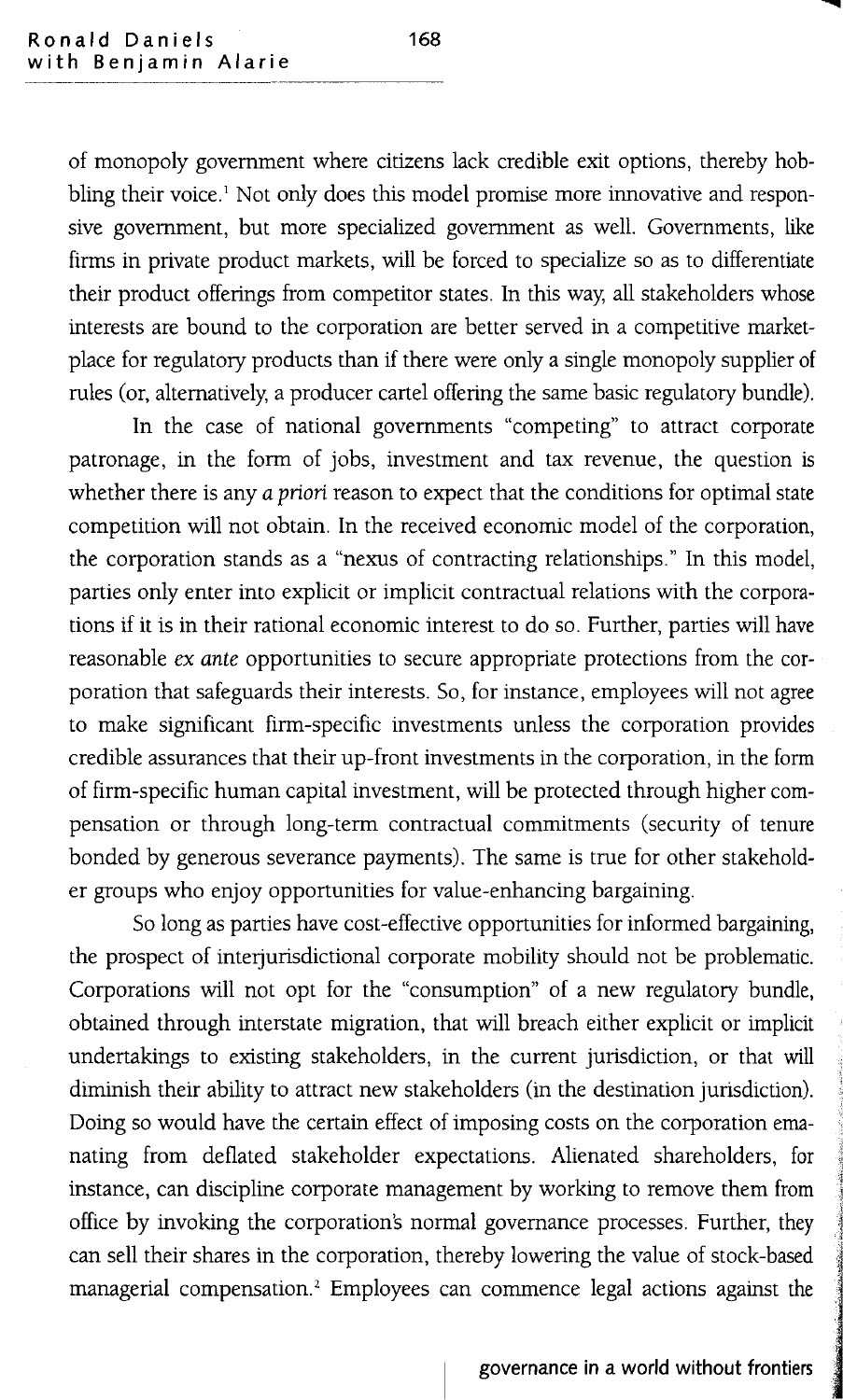corporation based on breach of contract, and can impose losses on the reputations of the firm's managers that will hobble them in their future negotiations with other stakeholder groups. The same is true for other stakeholder groups like suppliers and creditors. Indeed, as exemplified by the recent Enron scandal in the US, not only are corporations and their direct principals subject to discipline in the event of failed expectations, but so too are their professional advisers (lawyers and accountants) whose reputations are intimately linked to the corporation's conduct.

In light of the scope that stakeholders enjoy in being able to secure effective *ex ante* or *ex post* constraints on welfare-reducing corporate relocations by corporate managers, what is the case against reliance on the competitive framework for ensuring socially optimal corporate regulation?

The first concern relates to externalities. To the extent that certain stakeholder groups are unable to bargain effectively with the corporation because of a variety of information, coordination and bargaining difficulties, then the scope for the corporation to "jurisdiction shop" in a way that inflicts targeted costs on these groups is increased. The classic example is dispersed downstream or downwind residents who are injured by effluent discharged by an upstream or upwind polluter. Collective action problems and information asymmetries prevent the residents from bargaining directly with the corporation, thereby justifying the role of the state in imposing protections that fully informed parties negotiating in a transactions cost-free world would have adopted on their own. If the regulatory regime imposed by governments does not adopt these environmental protections owing, for instance, to the fear that affected corporations will be relocated to competitor jurisdictions, then concentrated losses will be visited on identifiable stakeholder groups.

Whether or not certain stakeholder groups will suffer losses from state competition in the production of regulation turns on a number of different factors: first, the quality of information that stakeholders receive respecting new or impending regulations; second, stakeholder expertise in understanding and responding to the risks to their interests created by the corporation; third, the scope for coordination among similarly situated stakeholders; and fourth, the opportunities for meaningful citizen voice in the political processes used to vet prospective legislative or regulatory changes. In respect of this last point, where stakeholders adversely affected by corporate behaviour are afforded transparent opportunities to participate in public rule-making, then there is less opportunity for corporate interest groups to steam-roll dissent in the regulation-making process.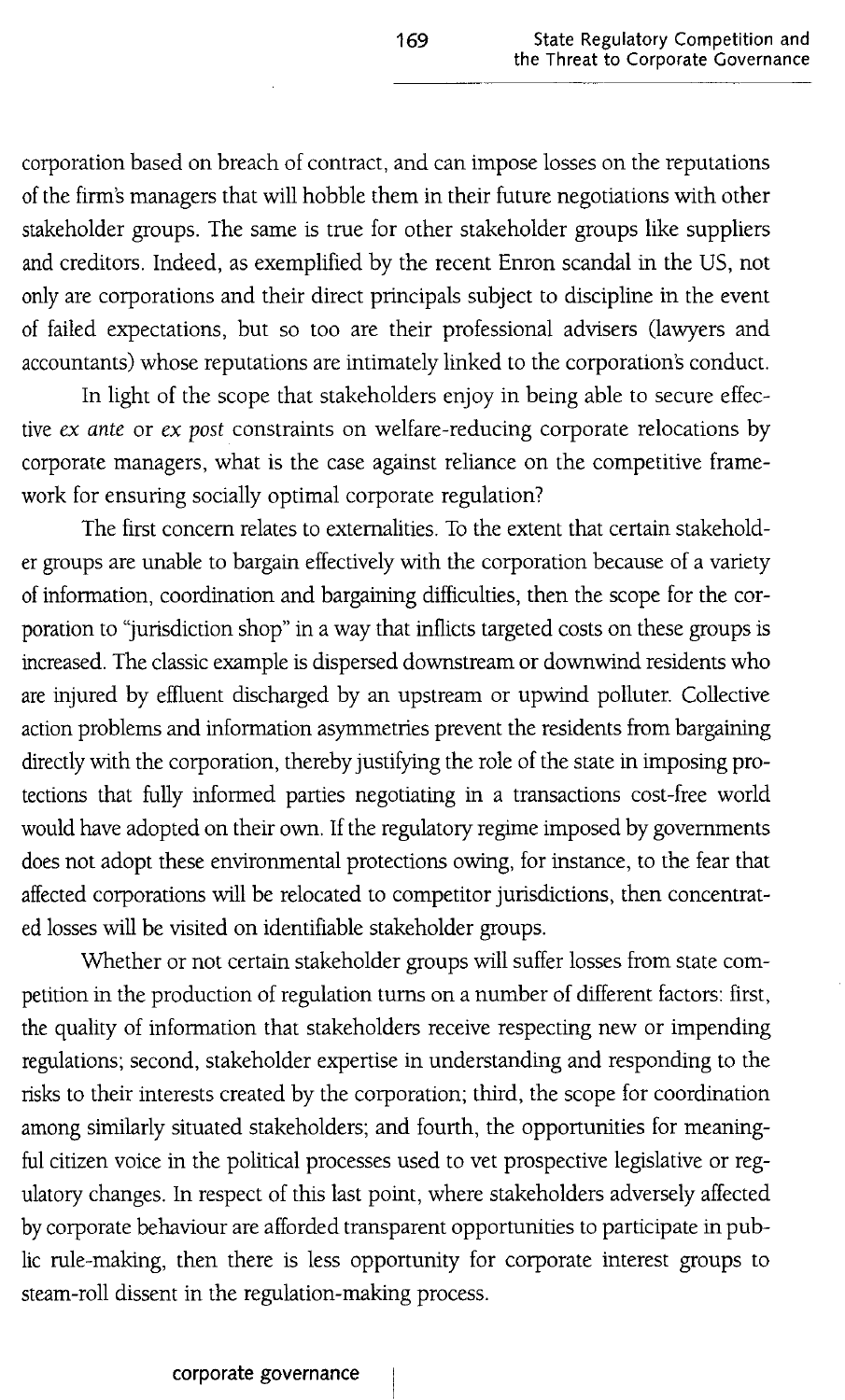In the context of international jurisdiction shopping, concern over externalities is most acute when prospective jurisdictions lack basic democratic institutions that would normally permit certain adversely affected interests the opportunity to temper the rules deemed desirable by corporate managers (presumably, but not always, related to the advancement of shareholder wealth). What is of concern here is *not* that states will in some cases decide to adopt rules that entail costs for certain corporate stakeholder groups that are more than offset by the benefits realized by other corporate stakeholder groups. After all, this is the essence of law-making in liberal democratic countries, where legislation is often the by-product of complex negotiation processes in which different interests are weighed and balanced in the pursuit of improved social welfare. Indeed, assuming basic human rights have been respected and that the process of regulationmaking is procedurally robust, the argument is that states have the right to adopt regulatory outcomes that differ from outcomes adopted in other-often more advanced--countries, and which reflect their own unique preference functions. Rather, the more pressing concern relates to those states that systematically deprive certain corporate stakeholder groups (e.g., employees) of the opportunity to have their interests accounted for in the policy development process in favour of other stakeholder groups (e.g., shareholders). These concerns are exacerbated by the specter of non-transparent bribes and other side-payments to public officials that will further skew the regulatory process against less powerful stakeholder interests.

Although the task of determining whether a state's institutional framework passes democratic muster is a difficult one, it is not insuperable. <sup>3</sup> What is required is not the widespread adoption of a standard template of legislation or rule-making that duplicates the institutions and processes extant in one particular state, but rather regard to whether affected interests have opportunities to participate meaningfully in the deliberative processes surrounding regulation-making. These "bare conditions of democracy" have previously been invoked to inform the accession of certain countries to such international agreements as the General Agreement on Tariffs and Trade (GATT). There is no reason to expect that similar standards could not be established in this area. A similar approach is appropriate in relation to human rights standards. Again, the enterprise is not one of forcing countries to adopt the precise tapestry of human rights protections found in the one national context, but rather to ensure that the basic conditions of humanity and dignity are respected by prospective regulators.<sup>4</sup>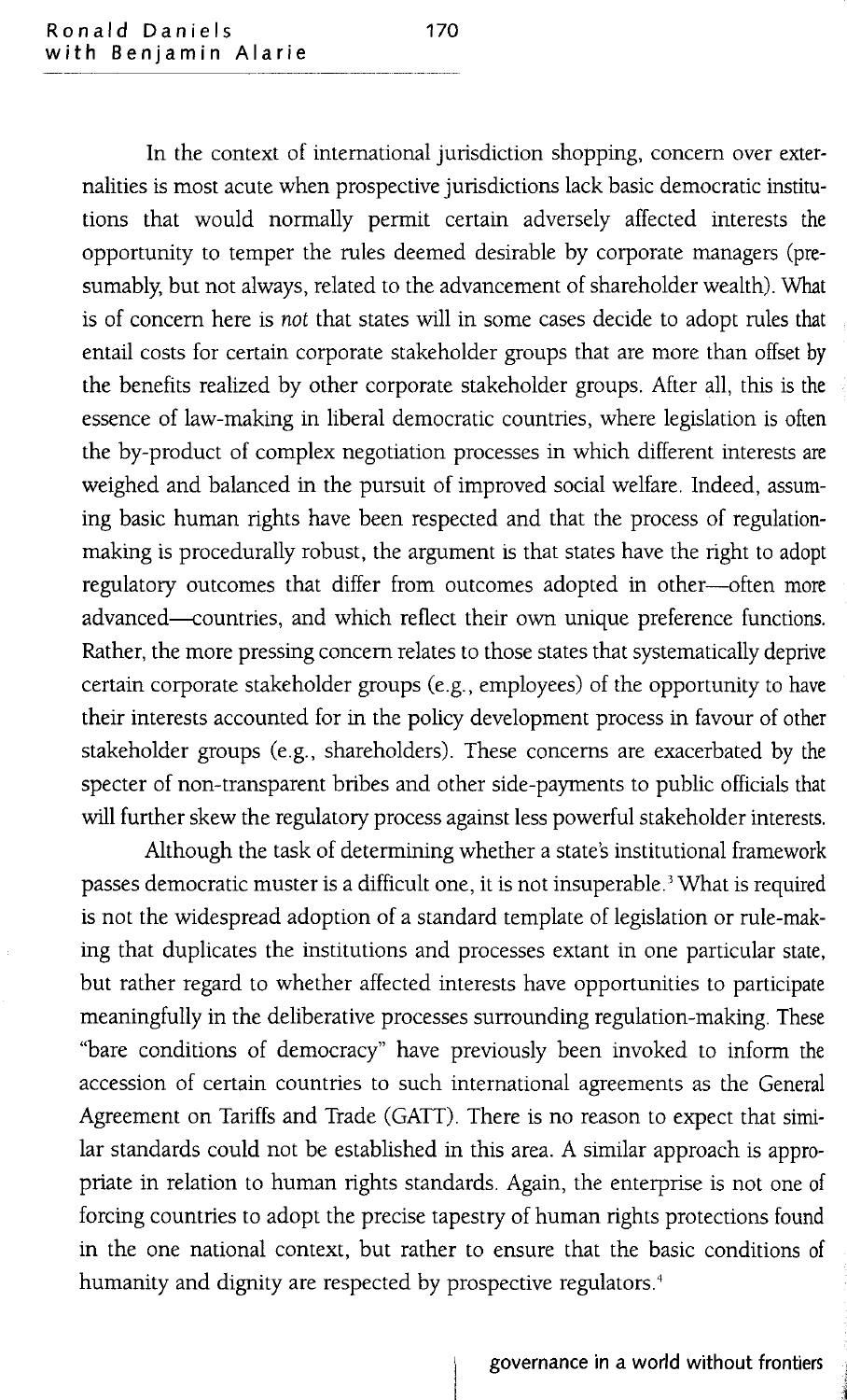While attention to the character of domestic political institutions and human rights regimes is responsive to concerns over the impact of prospective laws on the welfare of certain domestic interest groups whose welfare might be affected by competitive regulation, it is deficient in addressing the impact of state competition on interests who are outside the regulating jurisdiction. Returning to the environmental example discussed earlier, the concern would arise when the stakeholders who are principally affected by prospective regulation, say, downstream/downwind residents, are located outside the regulating jurisdiction, and they have only limited (and costly) opportunities to participate in a fulsome manner in the regulationmaking process.<sup>5</sup> No doubt, these problems are exacerbated by the relatively weak voice they would have in any domestic regulation-making process. In the absence of full rights to public participation, such as the ability to vote in public elections, foreign interest groups will not have the same public salience as domestic interest groups. One possible response to this problem is for adversely affected foreign interests to forge coalitions with domestic interest groups. However, issue-specific alliances are often highly fragile, and, from the perspective of the foreign citizen, unreliable. This discussion suggests that the concern over externalities is most compelling in the context of foreign citizens who are adversely affected by prospective regulation, and casts doubt over the efficacy of state competition's capacity to produce socially desirable outcomes in these contexts.

One final externalities-related problem is that of paternalism, namely what kind of importance should we accord to the *indirect* impact on the preferences of foreign citizens from seeing citizens in another country being harmed by the regulations of that country Take, for example, the decision of country A to adopt laws that adversely impact workers in country A by restricting collective bargaining rights. Quite apart from the impact on domestic citizens of that country, citizens in country B observing these rules and knowing their impact on the welfare of least-advantaged members of country A may suffer consequent reductions in welfare. From a global welfare perspective, domestic regulators *should* take account of these reductions in the welfare of foreign citizens, but as discussed above, in the absence of institutionalized opportunities for participation by these citizens, are unlikely to do so.

A further complicating factor with intervention based on paternalism is the problem of revealed preferences, namely that citizens will be prone to exaggerating the impact on their welfare of foreign regulations because it is not costly to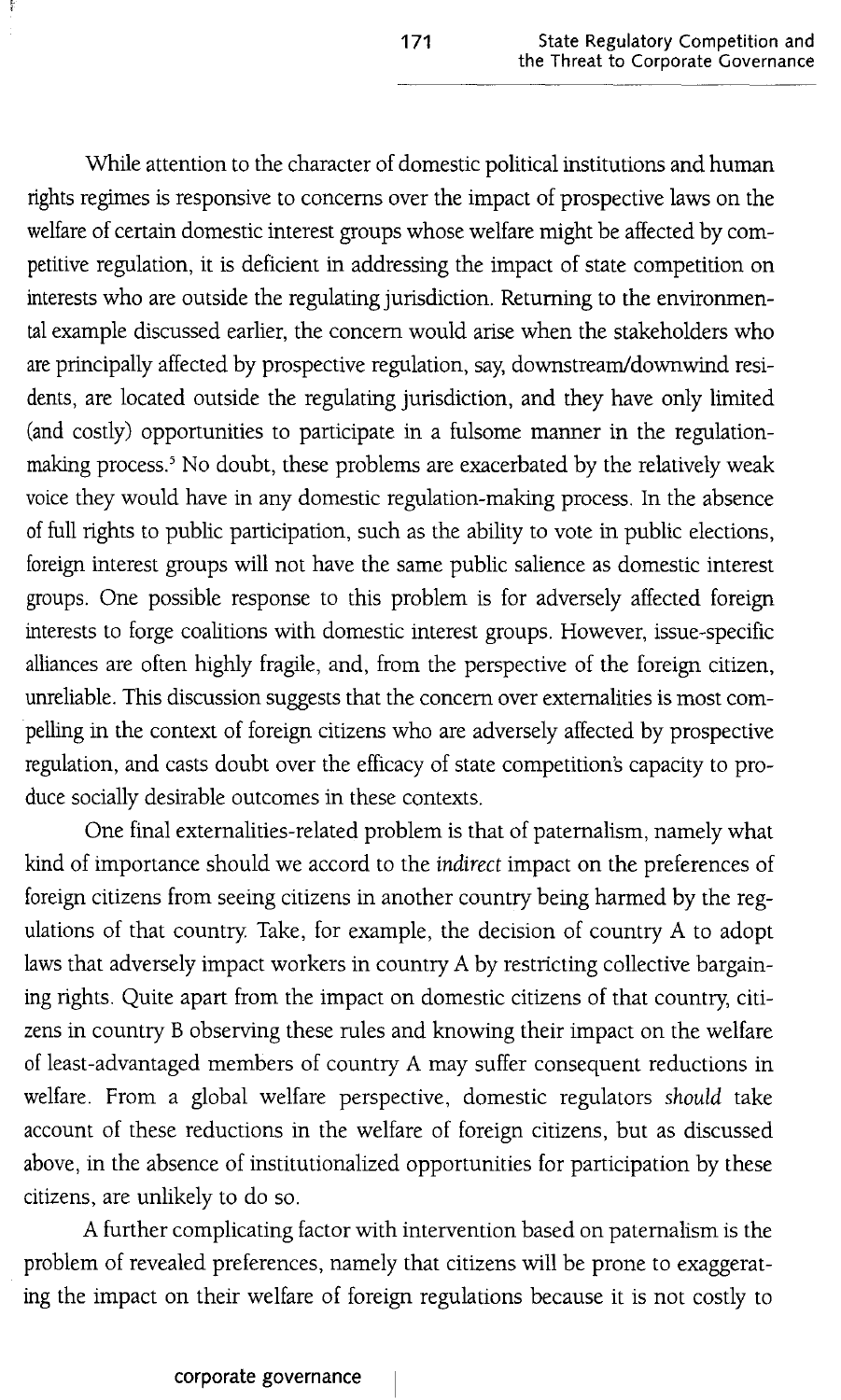do so. This gives rise to concerns that citizens will express disaffection with foreign regulation in order to achieve protectionist goals. Concern over the openended (and malleable) character of paternalism-based claims translates into a need to find ways of disciplining these claims. One option is to treat paternalism claims seriously only when they are accompanied by demonstrable evidence of disregard for the core tenets of individual autonomy and dignity. Further, to the extent that domestic policy-makers can demonstrate that affected interests were afforded meaningful opportunities for participation in the regulation-making process, the force of foreign complaints will be dulled commensurately.

#### **Positive perspectives**

Given the scope for corporations to relocate their activities to jurisdictions offering more lenient stakeholder regulation than that which currently obtains, how interested are corporations in exploiting these opportunities? The first difficulty in answering this question is to acknowledge that although managers *ought* to pursue shareholder wealth maximization as an overarching goal, it is not clear that they actually do so. Endemic agency costs-namely the costs to shareholders of supervising and disciplining corporate managers-mean that managers enjoy some scope to favour their own interests at the expense of the shareholders. In the context of corporate strategic decisions regarding the location for corporate economic activity, the presence of agency costs lowers the commitment of managers to undertake search, negotiation and, if necessary, relocation activities that serve shareholder interests. Managerial reluctance to do so is heightened by the personal costs sustained by managers if relocation means that they will have to uproot their homes and families by moving to another, less-familiar jurisdiction.<sup>6</sup> Predictably, the personal costs of relocation can be attenuated if senior managers are able to move discrete portions of the corporation's activities to a foreign jurisdiction without having to themselves suffer relocation (and its attendant costs).

However, let us assume that corporate managers are wholly devoted to shareholder interests and are, therefore, committed to continuous review of the location of the corporation's economic activities and to strategic relocation where necessary to realize cost-savings. <sup>7</sup> The question is how footloose corporations will be in response to perceived regulatory differences between the current and the prospective jurisdiction. In discussing this issue, it is important to recognize that any decision to move corporate activities to another jurisdiction faces non-trivial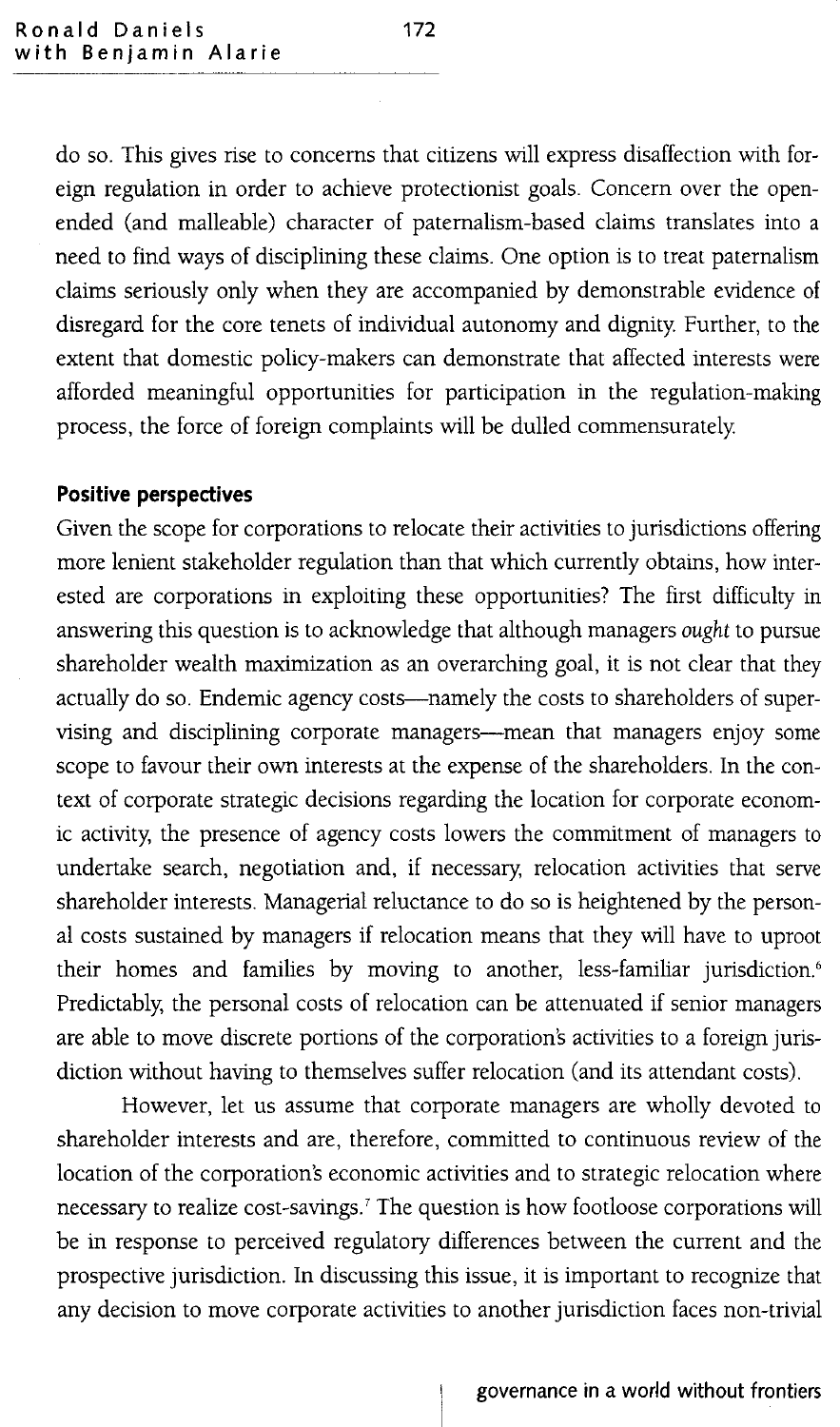$costs$ .<sup>8</sup> The corporation may have location-specific investments  $-$  namely plant and equipment,  $-$  the value of which may not be easily be recouped if relocation means transferring existing activities to a more congenial regulatory regime.<sup>9</sup> Of course, the same may be true of firm- and location-specific investments in human capital. Some employees or suppliers having highly specific investments in their relationship with the corporation may decline to relocate, again implying the loss of sunk investments. Alternatively, they may only agree to migrate if the corporation continues to respect, at least insofar as their situation is concerned, existing and perhaps more stringent levels of regulation than that offered by the destination jurisdiction. Indeed, even the relationship, and familiarity, that managers have with existing regulators and regulation is characterized by sunk investments that cannot be recovered in the event of migration.

Even if corporations could recover part of this sunk investment, they still face significant uncertainties in contemplating relocation to another jurisdiction. Can corporations be confident that the regulatory standards offered by prospective jurisdictions will be maintained into the future? This question is of considerable concern to corporations because once they relocate their activities and make sunk investments in the destination jurisdiction, they are vulnerable to "bait and switch" strategies by the destination state. Given the status of regulatory product as consisting of several different elements (namely law, the institutions enforcing the law and the level of enforcement), corporations need to worry about non-trivial adverse changes in regulations that can be effected through relatively informal means (say, for instance, more vigorous enforcement).

Another important dimension of the relocation calculus facing corporations is the tied goods character of a prospective destination's regulatory product. Because corporations cannot consume only certain aspects of the destination jurisdiction's regulatory system and ignore others, managers must worry about the interplay of all of the destination jurisdiction's law and regulations on the profitability of corporate activity. Despite the fact that a prospective jurisdiction's environmental laws, for instance, may be attractive, its labour standards may be much higher than the corporation's current jurisdiction, thereby offsetting the benefits of migration associated with the environmental regulatory regime. Further complicating matters is the fact that regulatory obligations cannot be separated from input factors markets. It is one thing for a state to offer a comprehensive and highly attractive regulatory matrix. It is another for it to combine this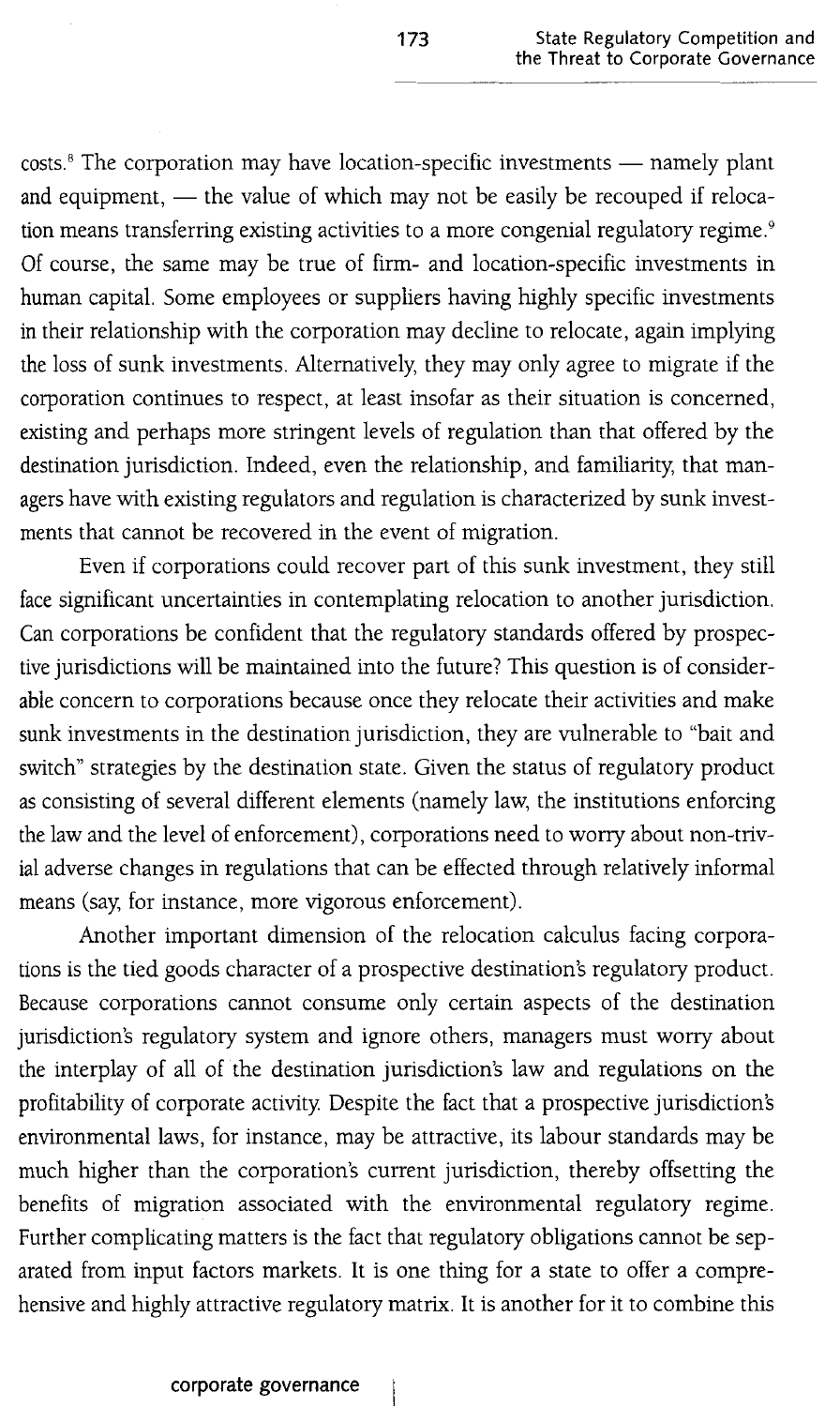structure with an attractive business climate that ensures corporate access to a highly skilled and reliable set of employees and suppliers. Indeed, even beyond the content of specific regulations and the state of a country's factor markets, corporations will be interested in the more general features of a country's political, social and economic climate.

In tandem, these factors suggest that corporations will not be nearly as feckless as some commentators have proposed in relocating jurisdictions in response to marginal regulatory changes. Migrating corporations face certain and non-trivial costs and uncertain benefits from relocation. This does not, however, imply that corporations will never be prepared to relocate in response to perceived regulatory differences, only that the calculus is a complex one, and this reduces the threat value of defection to more congenial regimes.

The complexities of the demand-side for regulation are mirrored by complexities extant on the supply-side. In the highly stylized model of the hyperglobalists, states (through their elected politicians and appointed bureaucrats) seek to retain corporate patronage, and the jobs, investment, and tax revenue that follow in train, through the provision of a more congenial regulatory product. Constraints imposed by ideas, institutions, or competing domestic interests are given short shrift, or dismissed altogether. Simply put, states will do whatever it takes to retain corporate activity, even if this requires abandonment of core democratic values or alienation of salient interest groups.

Of course, this account is highly implausible. Democratic states are accountable to a number of different constituencies. Although politicians and bureaucrats may yearn for the benefits of corporate activity, they will not agree to paying any price to achieve this goal, particularly when it compromises the realization of other goals and values. A government, for instance, that systematically favours foreign corporate interests at the expense of certain stakeholder groups, even if they lack a powerful political voice, may jeopardize its overall standing with the citizens. The magnitude and timing of that discipline depends on a number of different factors: the salience of the interest groups affected (both positively and negatively) by proposed regulation, the concentration of political power, the role of the media, and the country's political traditions and values. This more nuanced depiction of state behaviour means that ideas and institutions are equally important parts of a country's production process, and will affect the commitment of state actors to providing regulations that seek to attract corporate patronage. ing regulations that seek to attract corporate patronage.<br>governance in a world without frontiers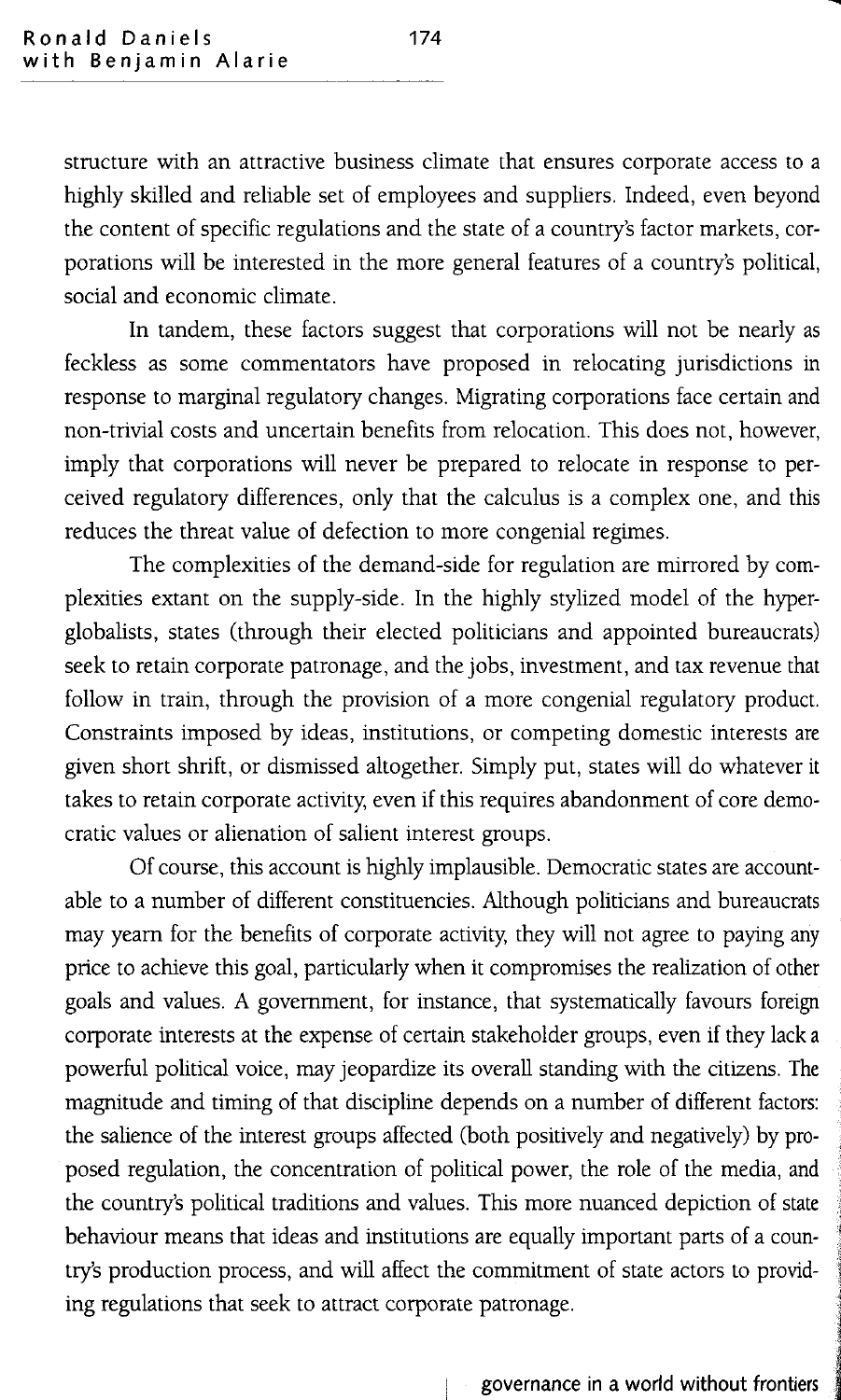#### **Instrument Choice**

I N LIGHT OF THE SCOPE FOR STATES TO SUPPLY SUBOPTIMAL LEVELS OF REGULATORY product in certain circumstances (most particularly, as described above, when N LIGHT OF THE SCOPE FOR STATES TO SUPPLY SUBOPTIMAL LEVELS OF REGULATORY states have deficient democratic institutional arrangements and/or support industrial activity that generates targeted transborder externalities), we now direct attention to the various ways in which the propensity of states to supply this regulatory product can be constrained.

#### **Regulatory cooperation via multilateral agreements**

To the extent that unfettered state competition is regarded as inimical to social welfare, one obvious option is to effect hands-tying agreements among competing states that seek to limit the scope for competition. Strong movements toward regulatory cooperation (if not outright harmonization) can be currently witnessed in several international institutional contexts, perhaps most obviously in the context of the international trade regime with the steady diminution and elimination of barriers to trade that the GATT/World Trade Organization (WTO) has engendered since its introduction in 1947.<sup>10</sup>

Despite the positive effects that harmonization of international standards using multilateral agreements may engender in some contexts, such as the international trade context, it is not always the best way to ensure that the lack of power felt by nation-states in the presence of large corporations is contained. There are generally two main problems associated with the use of multilateral agreements or conventions for solving what amount to international collective action problems and the race-to-the-bottom. The first of these problems is that states fully retain their sovereignty in the context of multilateral agreements and can decide whether or not they want to adopt a convention or sign onto a multilateral agreement. If corporations exert pressure at this stage of the process (either latently or explicitly), it is understandably much the same situation as if the country on its own were solely adopting the policies because there will almost always be states that are not parties to the agreement, thereby enjoying an accretion in competitive advantage and becoming more attractive to economically driven corporations seeking to minimize costs and maximize profits. The second problem with multilateral agreements as a solution to the problem of countervailing corporate power relates to the reality that being a signatory to a multilateral agreement is not the same as guar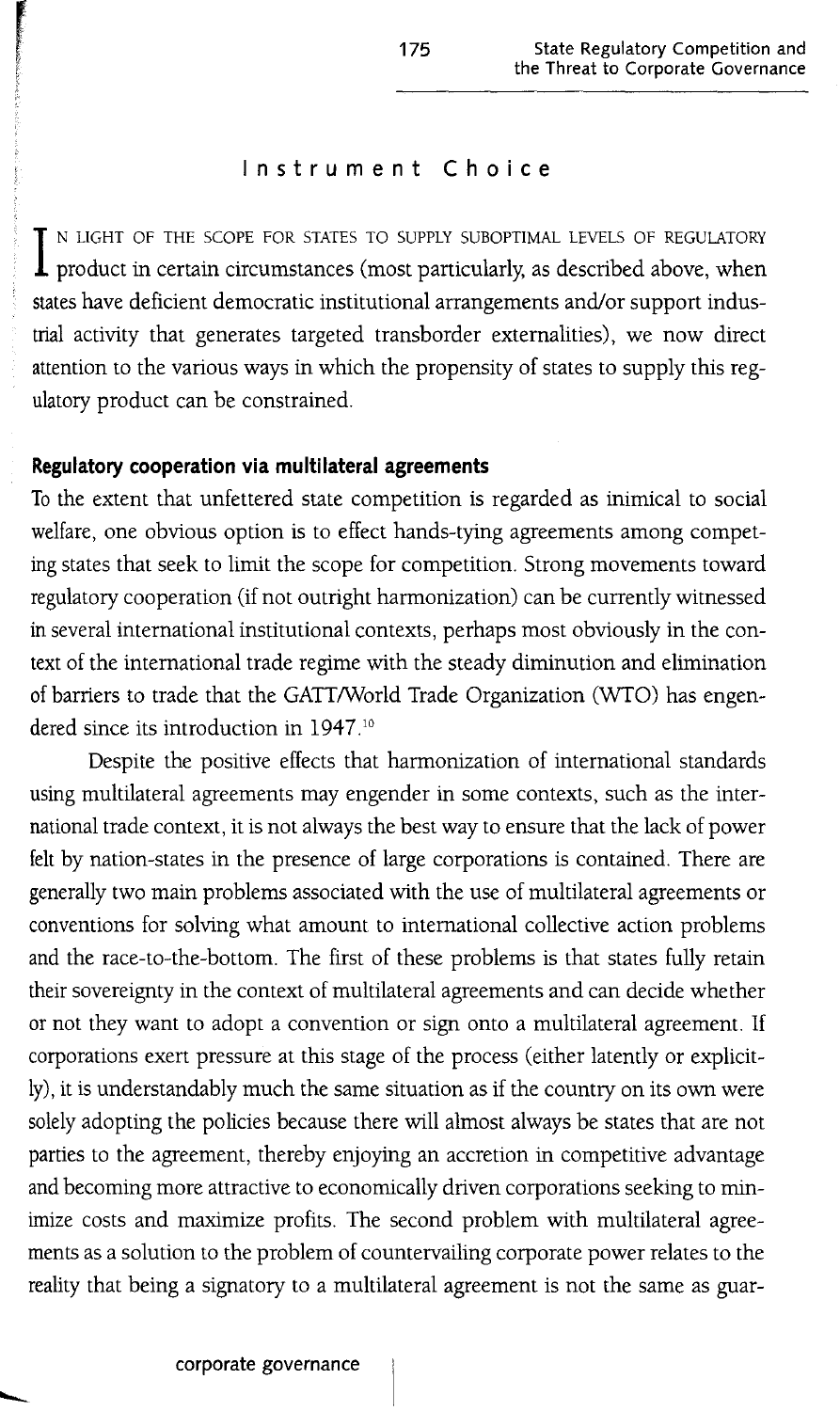anteeing full future compliance. If the stakes are high enough, many states will carve out pockets of exceptions by which they can both accommodate the wishes or needs of corporations and yet, sometimes plausibly, sometimes facetiously argue that they are abiding by the spirit of their international commitments.

One advantage of multilateral instruments as a means of checking corporate power is that multilateral agreements may serve as a credible way for governments to stand their ground against the pressure by corporations for a "better deal." By being able to state that they are bound by international commitments not to legislate, regulate or enforce their laws in a compromised manner (e.g., in a manner prejudicial to environmental protection interests, labour standards or fair tax policies) and to point to the executed instruments that establish those obligations, countries may be able to alleviate much of the pressure they feel to bend the rules in favour of corporations.

#### **Unilateral nation-state actions**

Trade and economic sanctions constitute the primary way in which nation-states attempt to unilaterally impose their desires for more humane labour practices on the rest of world, to promote fair tax policy competition, and to endorse reasonable protective environmental standards. However, the effectiveness of these types of sanctions is largely dependent upon the size and importance of the economy or economies imposing sanctions. For instance, American-led sanctions against South Africa for human rights abuses associated with the countrys apartheid policies are widely reported to have been of considerable importance in promoting democracy and an abandonment of apartheid, even though the United States was only one of a large number of nations that had imposed economic sanctions on the country: According to Peter Fitzgerald, 'The South African sanctions remain the preeminent example, cited by proponents of state and local sanctions, of the value of selective purchasing law and similar measures that essentially force businesses to decide who is the more important customer-the targeted company or the state and local government in the United States" (2001, 7-8).

In addition, trade sanctions imposed against Burma by the US federal government also proved to be effective, at least to a limited extent, by causing some large American-based corporations, such as Apple Computer, Phillips Electronics, PepsiCo and Texaco to abandon their Burmese operations (Fitzgerald 2001, 11). Anecdotal evidence is certainly interesting, but it is not especially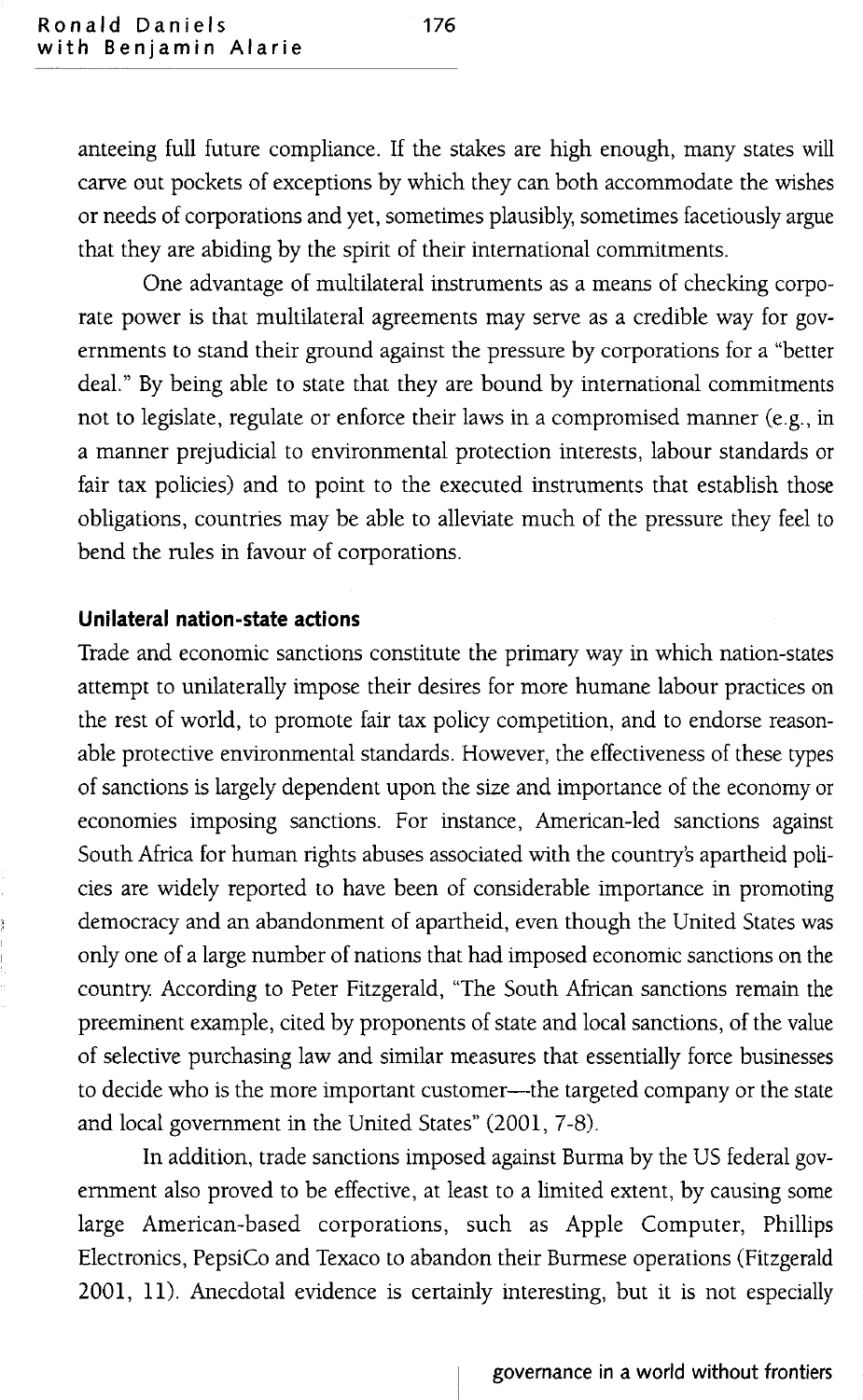compelling. A comprehensive study conducted by Hufbauer, Schott and Elliott examined 115 instances of economic sanctions imposed over a period of approximately 40 years. The authors found that in the case studies examined, a success rate of 34 percent was achieved through the use of economic sanctions-a success that is not extraordinarily high, but certainly significant (Trebilcock and Howse 1999,450).

One of the main uses of trade and economic sanctions surround the use of the threat of withdrawal of a generalized system of preferences (GSP) to developing countries by the US and the European Committee. The threat of the removal of these benefits has reportedly worked well in persuading small rogue nations of the benefits to be had through cooperation. For example, Trebilcock and Howse refer to changes in labour law in Malaysia, Chile and the Dominican Republic that were at least partly engendered by these types of threats (Howse 1999, 449).

The findings of Hufbauer, Schott and Elliott and recent anecdotal experiences with American-led sanctions against Iraq and other states suggest that the unilateral imposition of trade and economic sanctions on rogue states is probably of moderate usefulness. On the one hand, the evidence suggests that trade and economic sanctions can be a powerful tool in causing unjust regimes to collapse (as with apartheid). On the other hand, evidence also seems to suggest that trade and economic sanctions can sometimes backfire on sanctions-imposing states. For example, Thomas Henriksen has observed that

unintended consequences often flow from sanctions; instead of political shipwreck, they have motivated people to improvise and develop economic selfsufficiency One classic illustration of this process is the former Rhodesia (now Zimbabwe). When first Britain and then the United Nations placed sanctions on the breakaway Rhodesian government, the landlocked African state found itself almost friendless in the world community During the decade from 1965 to 1975, Rhodesia transformed its economy from a near-total dependence on imported manufactured goods in exchange for raw materials to a high degree of self-sufficiency Only oil production and industrial machinery eluded Rhodesian enterprise. Moreover, Rhodesia's economy initially increased its productivity (1999).

One thing can be said for certain regarding trade and economic sanctions: the greater the number of economies participating in the sanctions and the greater the importance of the participating countries' economies to the rogue state, the greater the impacts will be felt and the greater the *prima facie* potential for the success of the sanctions. However, there is always the possibility that sanc-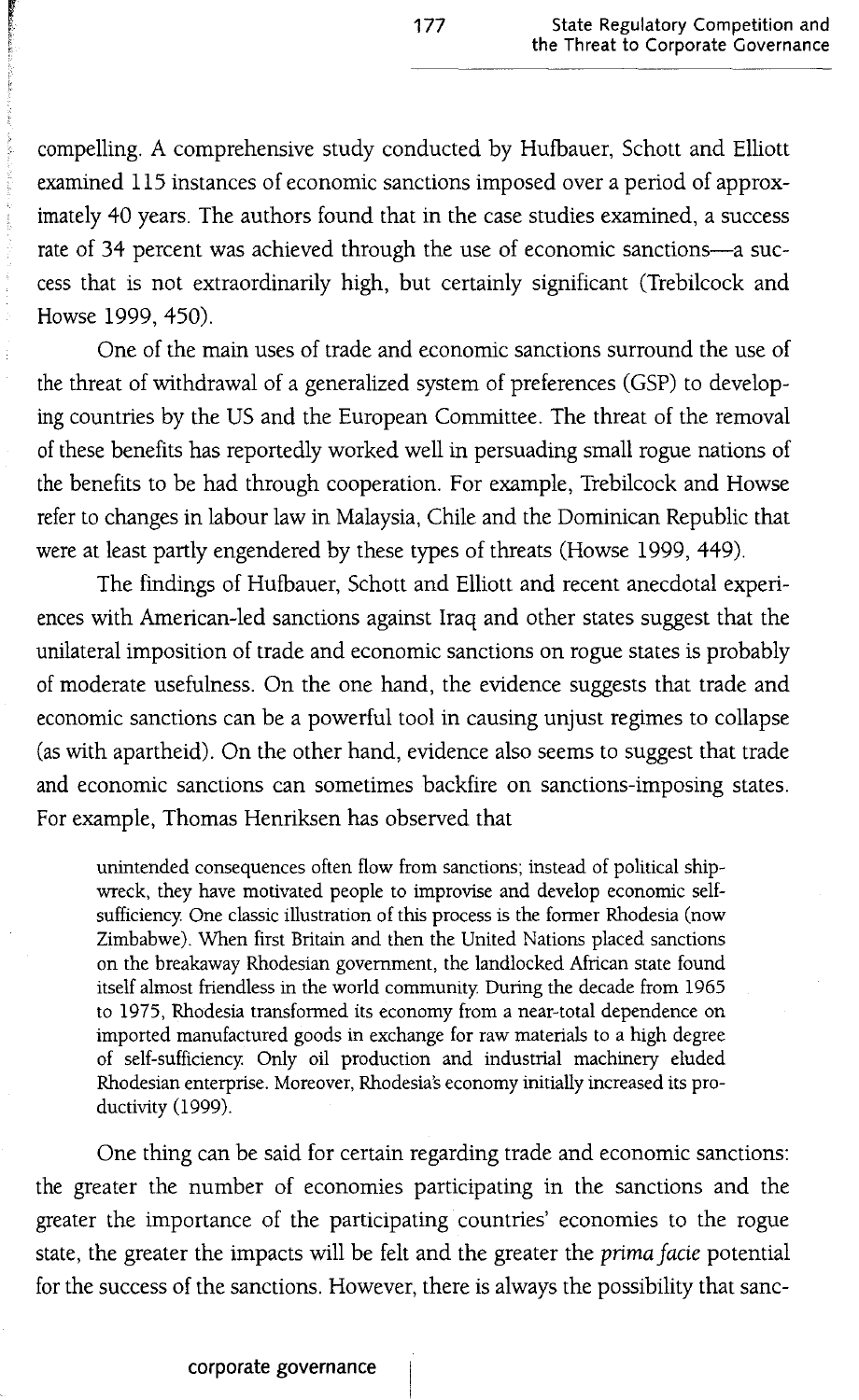tions will be felt deeply, but the response, as in Rhodesia, will be stronger nationalism and self-reliance.

#### **Promotion of the adoption of voluntary codes of conduct and self-regulation**

Corporations can also be encouraged to respect the rights of workers and environmental standards through voluntary codes of conduct, although it is unclear to what extent such self-regulation is or has been successful in the past. Among the leaders in promoting corporate self-regulation have been the member countries of the Organisation for Economic Co-operation and Development (OECD). In 1976 the OECD first announced the *DECD Guidelines for Multinational Enterprises.* Since then, the OECD has revamped the *Guidelines* three times, most recently in June 2000. The most recent version of the *Guidelines* is intended to "ensure that the operations of enterprises are in harmony with government policies; strengthen the basis of mutual confidence between enterprises and the societies in which they operate; improve the foreign investment climate; and enhance the contribution of multinational enterprises (MNEs) to sustainable development" (Canada 2001). More specifically, the *Guidelines* provide recommendations in these specific corporate operational areas:

- *• Disclosure:* covers the public dissemination by MNEs of reliable and relevant information on their activities.
- *• Employment and industrial relations:* covers, *inter alia,* the issues of nondiscrimination, forced labour, child labour and freedom of association and collective bargaining.
- *• Environment:* covers issues such things as MNEs' environmental management systems and contingency planning.
- *• Combatting bribery:* aims to eliminate bribery of foreign public officials.
- *• Consumer interest:* seeks to ensure that MNEs respect consumer rights, including regarding the quality and safety of products.
- *• Science and technology:* recognizes that MNEs can play an important role in improving local knowledge without compromising their intellectual property rights.
- *• Competition:* promotes respect for competition rules and avoidance of anti-competitive behaviour.
- *• Taxation:* addresses MNE compliance with tax laws and regulations (Canada 2001).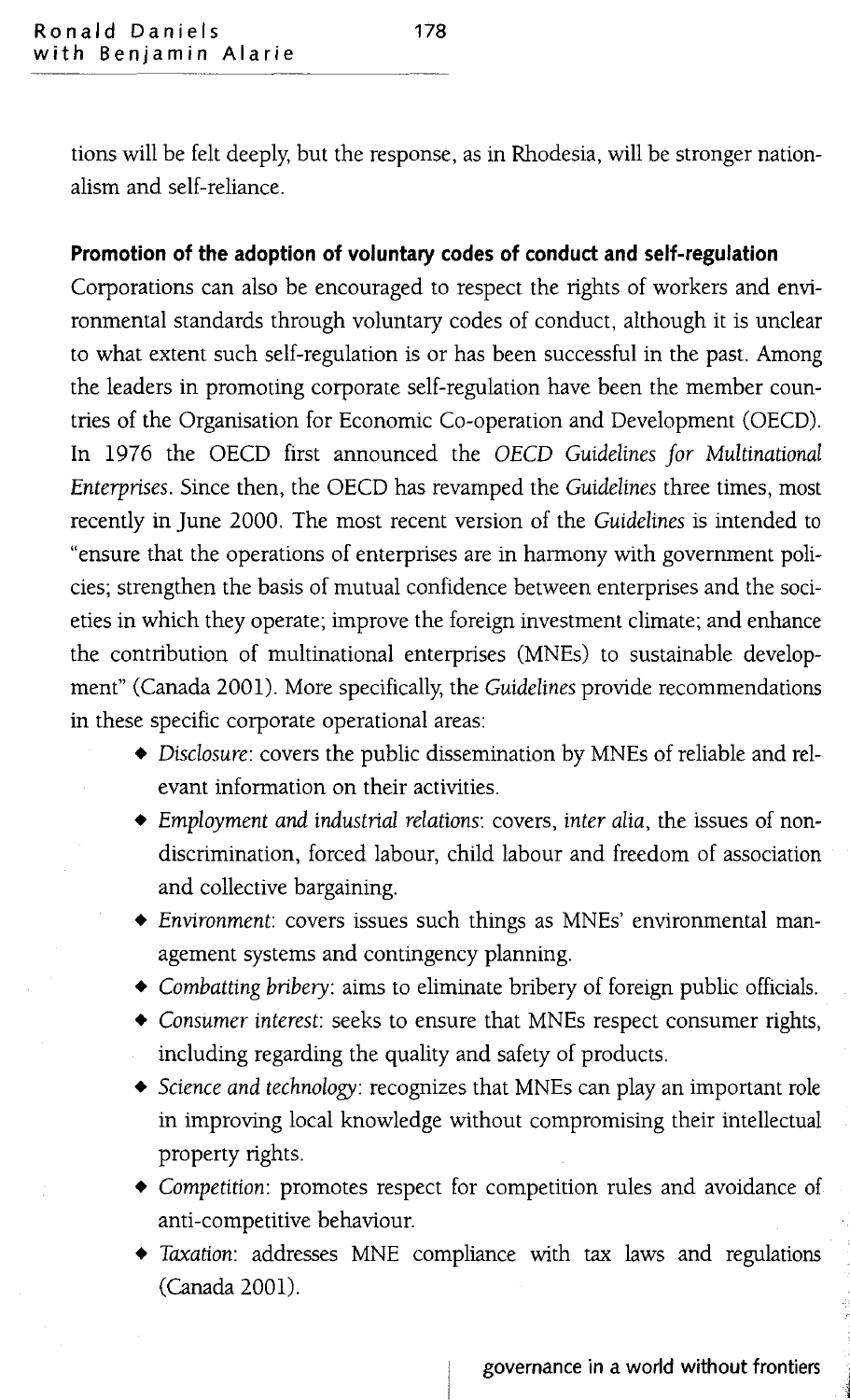Since the *Guidelines* have been reviewed several times and have benefited from considerable input from interested parties, including member and non-member governments, non-governmental organizations and corporations, they represent a current and comprehensive set of operational recommendations for corporations. This wealth of information and guidance has not been squandered by corporations. According to the OECD, nearly all *Fortune 500* companies have voluntarily adopted firm-wide codes of conduct-many of which have likely drawn heavily from the *Guidelines.* In addition, the OECD reports that over 60 percent of the top 500 firms in the UK have adopted similar codes of conduct (OECD 2000, 8).

Despite the widespread adoption of these codes of conduct by corporations, however, there remains the question of how effective they are at deterring corporations from engaging in ethically suspect behaviour. Unenforced codes of conduct are unlikely to govern behaviour any more than unenforced laws do. Whether corporations monitor their far-flung operations sufficiently to ensure robust (or even marginal) compliance with their codes of conduct is not entirely clear. Given the costs associated with monitoring for violations of the codes of conduct and the gains potentially to be had in operating income from violating codes of conduct, it would not be surprising if compliance with corporate codes of conduct was less than perfect. Given the relatively benign outcome of the posited "race-to-the-bottom" with respect to labour rights and environmental protections, however, it is very likely that these voluntary codes of conduct have imposed at least some positive measure of discipline on corporations.

**Social responsibility movement and its impact on the governance of corporations** The rise of the Internet, and the enhanced communication and coordination of private party activities that it allows, has given rise to a new type of corporate lobby group-a grassroots, techno-savvy network of social activists working together to point out the costs and negative effects associated with corporate irresponsibility the world over. One recent example of the new social activism that the Internet has facilitated is the Burmese example referred to earlier. Although sanctions imposed by the US federal government had much to do with some of the large corporations presently in Burma abandoning their operations there, much of the motivation behind the US government's decision to impose those sanctions in the first place was a direct result of strong public pressure to act to denounce the actions of the Burmese authoritarian military government.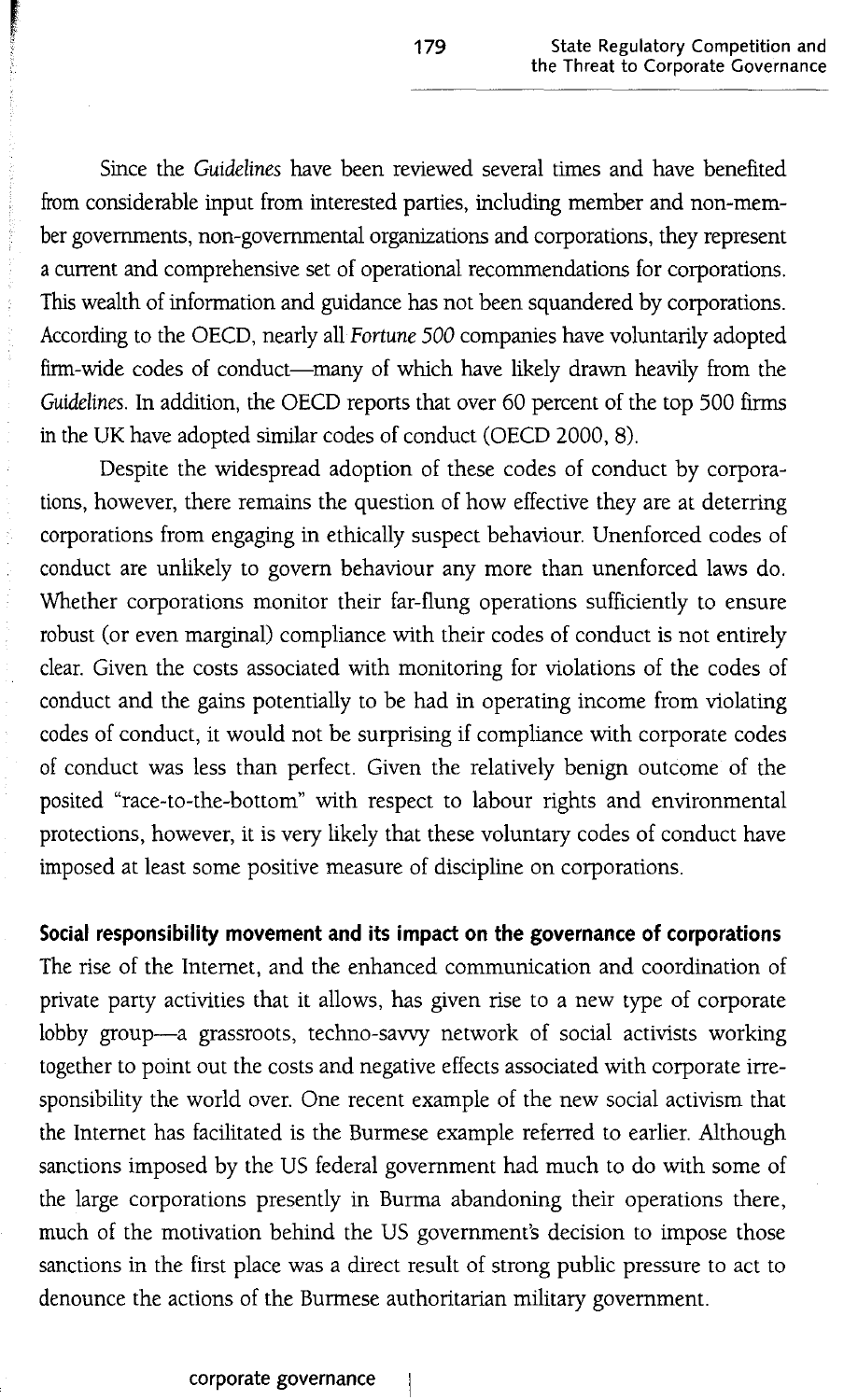$\frac{1}{\sqrt{2}}\sum_{i=1}^{n} \frac{1}{\sqrt{2}}\sum_{i=1}^{n} \frac{1}{\sqrt{2}}\sum_{i=1}^{n} \frac{1}{\sqrt{2}}\sum_{i=1}^{n} \frac{1}{\sqrt{2}}\sum_{i=1}^{n} \frac{1}{\sqrt{2}}\sum_{i=1}^{n} \frac{1}{\sqrt{2}}\sum_{i=1}^{n} \frac{1}{\sqrt{2}}\sum_{i=1}^{n} \frac{1}{\sqrt{2}}\sum_{i=1}^{n} \frac{1}{\sqrt{2}}\sum_{i=1}^{n} \frac{1}{\sqrt{2}}\sum_{i=1}^{n}$ 

凄  $\tilde{\epsilon}$ 傳播 f e-

Another way in which the social responsibility movement has impacted upon corporations is through "ethical investing" initiatives. One of the leading organizations dedicated to promoting socially responsible investing is a Canadian organization called the "Social Investment Organization" (OECD 2000, 63). According to them,

socially responsible investing (sometimes known as ethical investing) is the application of peoples' values to their investments. It includes all the financial decision-making processes that are a part of a prudent investment management approach, but it also includes the selection and management of investments based on peoples' ethical, moral, social or environmental concerns (Social Investment 2000).

The socially responsible investment movement not only decreases the demand for shares of firms that are engaged in the traditional "sin" businesses of alcohol or tobacco, but also for companies that have been alleged to abuse labour rights, harm the environment, engage in military contracts, or engage in otherwise undesirable corporate behaviour. Correspondingly, the socially responsible investment movement increases the demand for shares of companies that positively and proactively seek to promote ethical ends such as finding ways to limit environmental damage through recycling of waste. As a consequence of the reduced demand engendered for misbehaving companies' shares resulting from the socially responsible investment movement, even corporations that pay attention only to the share price will receive negative feedback from their unethical deeds.

The extent to which this share-price suppression will occur, however, is highly debatable, and may only represent a very small (a fraction of a percent) discount over what the stock would otherwise trade at. This is the case because investors who are morally neutral will always have an incentive to buy stocks that are underpriced according to expected future cash flows. To the extent that there are enough of these investors in the market to keep the market efficient, the discount engendered by socially responsible investors will approach nil.

Since morally neutral investors will probably bid up the share price of companies who fall out of favour with ethical or socially responsible investors and because social activists' main impacts are on lobbying their own governments to either take multilateral or unilateral action against so-called "rogue states," the primary role of social responsibility movements appears to be in the movement's ability to influence domestic governments. To the extent, however, that social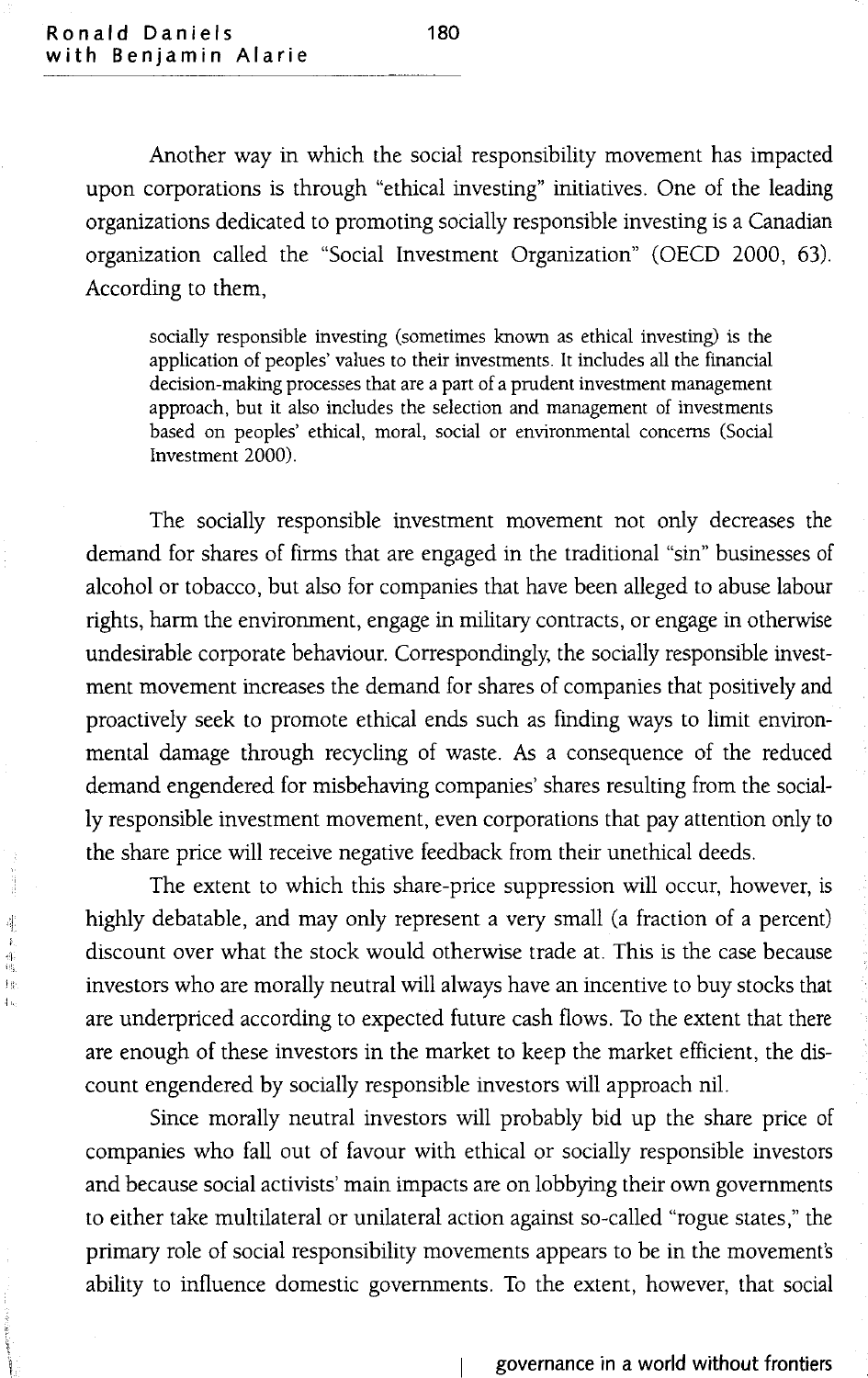activists can impose considerable market costs on corporations, which is usually restricted to high-profile consumer goods producers such as PepsiCo, social activists can play an important role independently of their influence on the state.

### **Conclusion**

 $\overline{X}$   $\overline{J}$  HILE IN A COMPLETELY COMPARTMENTALIZED INTERNATIONAL GEOPOLITICAL SYSTEM the threat that corporations will continue to erode the power of nationstates and hold societies hostage through their "outlaw" status is considerable, it is not necessarily a *fait accompli* in light of our expanding and developing supranational legal mechanisms for reining in rogue states and impairing the ability of corporations to exercise power adversely. There are several strong mechanisms for constraining the power of corporations in terms of their ability to capture governments to cater to their desires for low taxes, low labour standards and low environmental regulatory overhead. For instance, nation-states are increasingly engaging in multilateral agreements to help promote a united front against corporations willing to take advantage of collective action problems and the implicit gains from defection they involve. This is not a solution for every problem, however, because of the difficulties associated with trying to force other countries to assume obligations under the agreements as well as the issues related to the enforcement of these agreements. Multilateral solutions work best in conjunction with the other mechanisms described above. Unilateral action is somewhat problematic because it gives extraordinary power to large economies such as those of the US and the EU to effect change, whereas most other nations are virtually hamstrung to achieve any sort of momentum for change by imposing sanctions. Voluntary codes of conduct have limited ability to constrain the actions of corporations because it is unclear exactly how such codes of conduct can be policed or enforced. Indeed, this may explain their perverse appeal for some socially irresponsible large corporations-they can stem the tide of public discontent arising from their behaviour in both developed and developing countries by pointing to their voluntary codes of conduct, while turning a blind eye to the actual practice of their operations in far-flung parts of the globe. Finally, the social responsibility movement appears to be a promising source of constraint on corporations, although the extent to which this is possible has yet to be conclusively demonstrated. More research is needed in this area.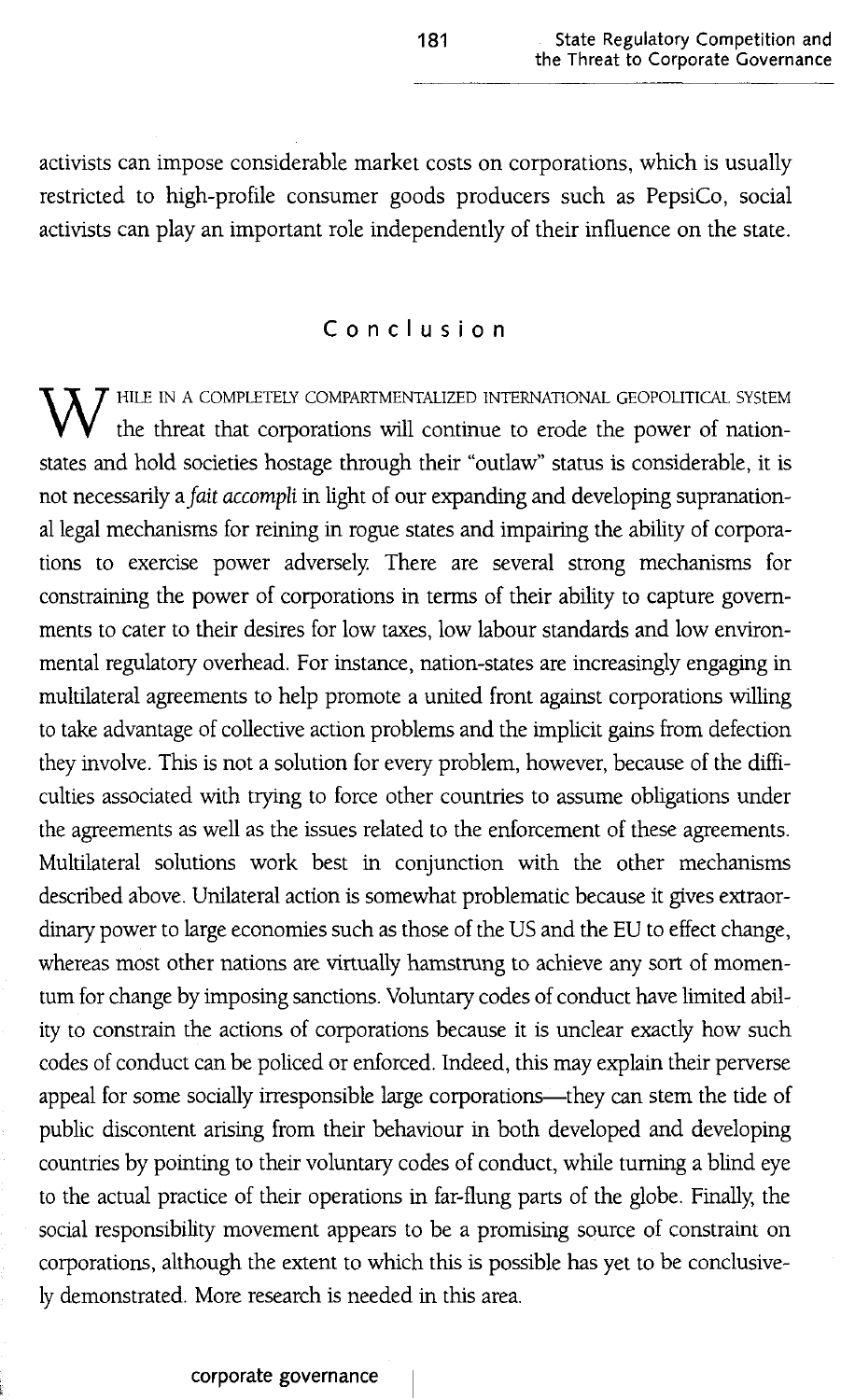Thus it appears that corporations, although constrained to some extent by the considerable costs associated with moving core activities wantonly from jurisdiction to jurisdiction, still do have some mobility and some power to bend nation-states to their will. To the extent that their threats to leave or relocate from developed countries are not credible, the abuse of their power can be mitigated. To the extent that their threats are credible, which they often are in the context of production and manufacturing, their power to influence and capture governments is real. This is especially the case because most corporation manufacturing and production takes place in developing countries which have the most to gain from the presence of corporations, but strangely also perhaps the most to lose. In any event, the multilateral agreements and other international movements working together to contain the adverse effects associated with corporate power and collective action problems represent one of the most promising and potentially effective ways yet devised of dealing with the negative effects of globalization.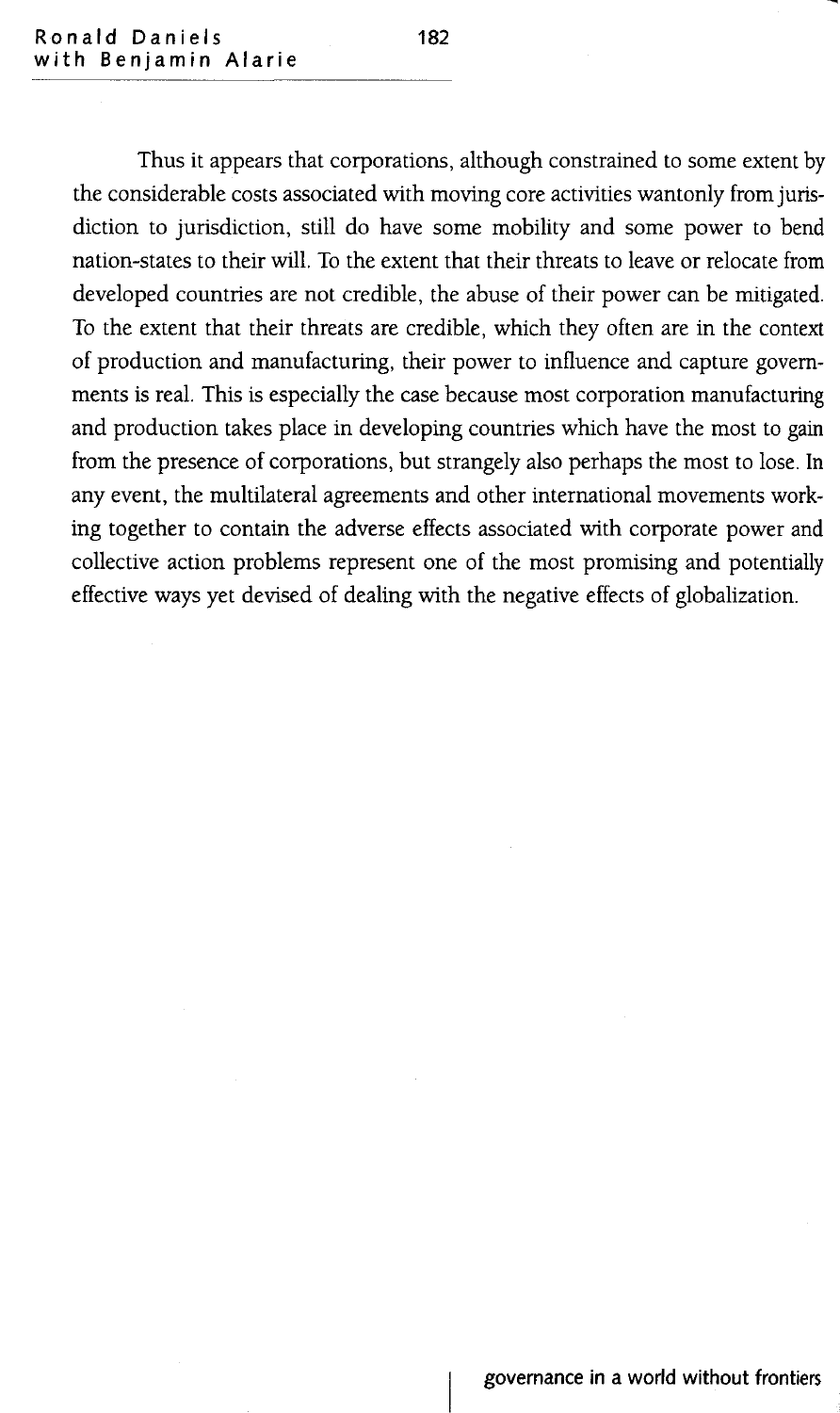#### **Notes**

- 1 The terminology is from Hirschman's famous book, *Exit, Voice and Loyalty (1970).*
- 2 Shareholders can also rely on a host of other market and legal mechanisms such as shareholder suits (breach of duty of care and loyalty) and hostile takeovers to deal with corporate relocations which reduce shareholder wealth.
- 3 For a very thoughtful discussion of this issue, see Leebron (1996, p. 72). Leebron expresses scepticism over the capacity of external observers to determine whether a state has sound democratic processes in place that provide confidence in outcomes that are generated.
- 4 This suggestion is taken from Trebilcock and Howse (1999).
- We should further assume that these prob-5 lems are not reciprocal, that is, that neighbouring states do not generate equivalent and offsetting externalities upon each other.
- 6 Managers, like all citizens, derive benefits from their communal affiliations. This is true for their families as well. A decision to relocate jeopardizes sunk investment in community affiliations and reduces managerial welfare.
- 7 In considering how a corporation will react to the possibility of lower effective regulation that is achieved through jurisdictional relocation, it is important to bear in mind that corporations will often strategically overstate the costs of complying with existing or higher standards of regulation in an effort to secure immediate reductions in the regulatory burden from the regulating state. But when those efforts fail, they demonstrate remarkable agility in accommodating themselves quickly and at low cost to the disputed standard. More than that, many regulations that corporations publicly posture against at the time of initial introduction later tum out to be value-enhancing from the perspective of the corporation. There is now a significant body of data demonstrating that the adoption of *higher*

levels of social and labour regulation by states are consistent with (rather than inimical to) enhanced factor productivity. An insistence, for example, on shorter work hours for labour or more stringent occupational health and safety standards may improve employee performance, and be revenue-neutral, or perhaps even revenueenhancing to the corporation.

- S The costs are in addition to the personal costs borne by the corporation's managers, which were discussed above.
- 9 Further, if relocation motivated by reduced regulatory burdens is seen by stakeholders to unfairly exploit certain stakeholder groups by, for instance, managers opportunistically breaching quasi-contractual commitments made by the corporation, then relocation to a less stringent regime could impose significant reputational costs on the corporation and its managers that will necessarily increase the future cost of contracting to them.
- 10 Regional multilateral agreements have played a key role in harmonizing international legal and regulatory regimes, most prominently in the EU and under the North American Free Trade Agreement (NAFTA). The motivation behind and effects of the operation of each of these multilateral regimes-the GATT/WTO, the EU and NAFTA-are highly controversial. The reason often given for this prevalent discontent with economically driven multilateral regimes is that many observers fear that entering into binding multilateral trading agreements with other nations will erode the legitimate democratic power of the nationstate, and lead to a loss of sovereignty, lower labour standards and poor environmental protection. More specifically, the fear is that countries will lose the ability to address the degradation of the environment, poor labour rights protections and other compelling social issues in a flexible way, and that this will be replaced with international multilateral commitments that are functions of gov-